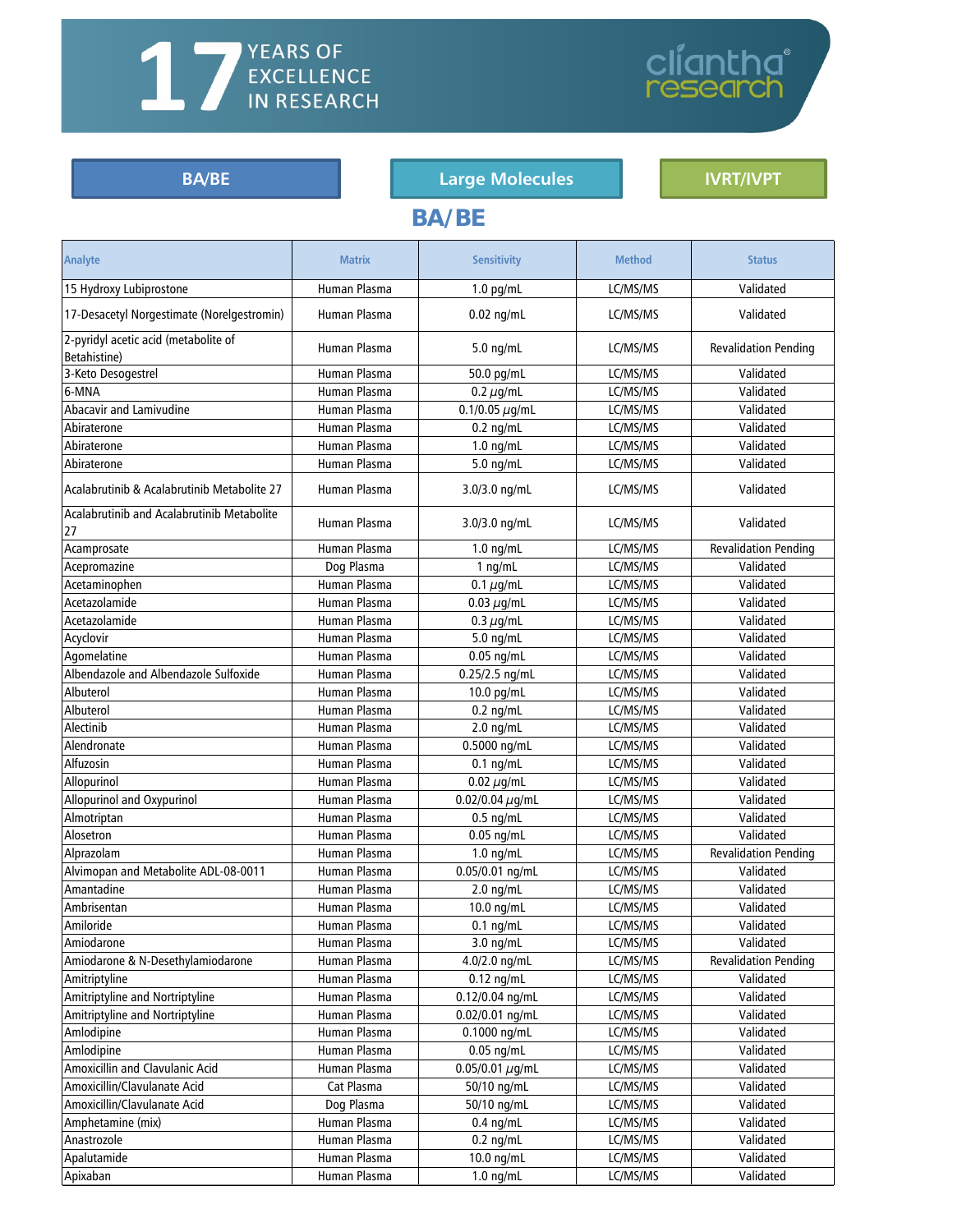| Apremilast                                                                        | Human Plasma                 | $2.0$ ng/mL                | LC/MS/MS             | Validated                   |
|-----------------------------------------------------------------------------------|------------------------------|----------------------------|----------------------|-----------------------------|
| Aripiprazole                                                                      | Human Plasma                 | $2.0$ ng/mL                | LC/MS/MS             | Validated                   |
| Aripiprazole and Dehydro Aripiprazole                                             | Human Plasma                 | 2.0/0.5 ng/mL              | LC/MS/MS             | Validated                   |
| Armodafinil                                                                       | Human Plasma                 | $0.09 \mu g/mL$            | LC/MS/MS             | Validated                   |
| Artesunate & Dihydroartemisinin                                                   | Human Plasma                 |                            | LC/MS/MS             | <b>Under Consideration</b>  |
| Asenapine                                                                         | Human Plasma                 | $0.05$ ng/mL               | LC/MS/MS             | Validated                   |
| Asenapine and N-Desmethyl Asenapine                                               | Human Plasma                 | 0.05/0.04 ng/mL            | LC/MS/MS             | Validated                   |
| Atazanavir                                                                        | Human Plasma                 | 20.0 ng/mL                 | LC/MS/MS             | Validated                   |
| Atenolol                                                                          | Human Plasma                 | 5.0 ng/mL                  | LC/MS/MS             | Validated                   |
| Atomoxetine                                                                       | Human Plasma                 |                            | LC/MS/MS             | <b>Under Development</b>    |
| Atorvastatin                                                                      | Human Plasma                 | $0.25$ ng/mL               | LC/MS/MS             | Validated                   |
| Atorvastatin, 2-Hydroxy Atorvastatin and 4-                                       | Human Plasma                 | 0.25/0.25/0.05 ng/mL       | LC/MS/MS             | Validated                   |
| Hydroxy Atorvastatin                                                              |                              |                            |                      |                             |
| Atovaquone                                                                        | Human Plasma                 | 25 ng/mL                   | LC/MS/MS             | Validated                   |
| Atovaquone                                                                        | Human Plasma                 | 0.1 $\mu$ g/mL             | LC/MS/MS             | Validated                   |
| Avanafil                                                                          | Human Plasma                 | 0.01 $\mu$ g/mL            | LC/MS/MS             | Validated                   |
| Azelastine                                                                        | Human Plasma                 | $2.0$ pg/mL                | LC/MS/MS             | Validated                   |
| Azilsartan                                                                        | Human Plasma                 | $0.04 \mu$ g/mL            | LC/MS/MS             | Validated                   |
| Azithromycin                                                                      | Human Plasma                 | 5.0 ng/mL                  | LC/MS/MS             | Validated                   |
| Azithromycin                                                                      | Human Plasma                 | $2.0$ ng/mL                | LC/MS/MS             | Validated                   |
| Baclofen<br><b>Balsalazide</b>                                                    | Human Plasma<br>Human Plasma | $3.0$ ng/mL<br>$1.0$ ng/mL | LC/MS/MS<br>LC/MS/MS | Validated<br>Validated      |
|                                                                                   |                              |                            |                      |                             |
| Beclomethasone dipropionate and 17-BMP                                            | Human Plasma                 | 10 & 20 pg/mL              | LC/MS/MS             | Ready for Validation        |
| Bempedoic acid                                                                    | Human Plasma                 |                            | LC/MS/MS             | <b>Under Consideration</b>  |
| Benazepril & Benazeprilat                                                         | Human Plasma                 | 1.0/1.0 ng/mL              | LC/MS/MS             | <b>Revalidation Pending</b> |
| Biperiden                                                                         | Human Plasma                 | 0.015 ng/mL                | LC/MS/MS             | Validated                   |
| Bisoprolol                                                                        | Human Plasma                 | $0.5$ ng/mL                | LC/MS/MS             | Validated                   |
| <b>Bosentan</b>                                                                   | Human Plasma                 | 10.0 ng/mL                 | LC/MS/MS             | Validated                   |
| <b>Bosutinib</b>                                                                  | Human Plasma                 | $0.15$ ng/mL               | LC/MS/MS             | Validated                   |
| Brexpiprazole                                                                     | Human Plasma                 | $0.3$ ng/mL                | LC/MS/MS             | Validated                   |
| BrexPiprazole & DM-3411                                                           | Human Plasma                 | 0.3/0.3 ng/mL              | LC/MS/MS             | Validated                   |
| Bromocriptine                                                                     | Human Plasma                 | 20.0 pg/mL                 | LC/MS/MS             | <b>Revalidation Pending</b> |
| <b>Budesonide</b>                                                                 | Human Plasma                 | 10.0 pg/mL                 | LC/MS/MS             | Validated                   |
| <b>Budesonide</b>                                                                 | Human Plasma                 | 25.0 pg/mL                 | LC/MS/MS             | Validated                   |
| Budesonide                                                                        | Human Plasma                 | 50.0 pg/mL                 | LC/MS/MS             | Validated                   |
| Bumetanide                                                                        | Human Plasma                 | $0.3$ ng/mL                | LC/MS/MS             | Validated                   |
| Buprenorphine                                                                     | Human Plasma                 | $0.02$ ng/mL               | LC/MS/MS             | Validated                   |
| <b>Buprenorphine and Norbuprenorphine</b><br>Bupropion, Hydroxy bupropion, Threo  | Human Plasma                 | 0.02 ng/mL/0.02 ng/mL      | LC/MS/MS             | Validated                   |
| dihydrobupropion<br>and Erythro dihydrobupropion                                  | Human Plasma                 | 0.5/1.5/0.5/0.625 ng/mL    | LC/MS/MS             | Validated                   |
| Bupropion, Hydroxybupropion, Erythro-<br>Dihydrobupropion, Threo-Dihydrobupropion | Human Plasma                 | 2.0/10.0/2.0/10.0 ng/mL    | LC/MS/MS             | Validated                   |
| <b>Butyl Hyoscine</b>                                                             | Human Plasma                 | $1.0$ pg/mL                | LC/MS/MS             | Validated                   |
| Cabozantinib                                                                      | Human Plasma                 | 5.0 ng/mL                  | LC/MS/MS             | Validated                   |
| Calcifediol                                                                       | Human Plasma                 |                            | LC/MS/MS             | <b>Under Consideration</b>  |
| Calcitriol                                                                        | Human Plasma                 | 10 pg/mL                   | LC/MS/MS             | Validated                   |
| Calcitriol (Higher Range)                                                         | Human Plasma                 | 10 pg/mL                   | LC/MS/MS             | Validated                   |
| Canagliflozin                                                                     | Human Plasma                 | 7.5 ng/mL                  | LC/MS/MS             | Validated                   |
| Candesartan                                                                       | Human Plasma                 | $1.0$ ng/mL                | LC/MS/MS             | Validated                   |
| Candesartan                                                                       | Human plasma                 | $0.2$ ng/mL                | LC/MS/MS             | Validated                   |
| Cannabidiol                                                                       | Human Plasma                 | $0.1$ ng/mL                | LC/MS/MS             | Validated                   |
| Capecitabine                                                                      | Human Plasma                 | 10.0 ng/mL                 | LC/MS/MS             | Validated                   |
| Carbamazepine                                                                     | Human Plasma                 | $0.1 \mu$ g/mL             | LC/MS/MS             | Validated                   |
| Carbamazepine                                                                     | Human Plasma                 | 25.0 ng/mL                 | LC/MS/MS             | Validated                   |
| Carbamazepine and Carbamazepine 10, 11<br>epoxide                                 | Human Plasma                 | 25.0/2.5 ng/mL             | LC/MS/MS             | Validated                   |
| Carbamazepine and Carbamazepine 10, 11                                            | Human Plasma                 | $0.1/0.02 \mu q/mL$        | LC/MS/MS             | Validated                   |
| epoxide<br>Carbidopa                                                              | Human Plasma                 | $0.5$ ng/mL                | LC/MS/MS             | Validated                   |
| Cariprazine                                                                       | Human Plasma                 | 10.0 pg/mL                 | LC/MS/MS             | Validated                   |
| Carprofen                                                                         | Dog Plasma                   | $0.1 \mu$ g/mL             | LC/MS/MS             | Validated                   |
| Cefixime                                                                          | Human Plasma                 | 50.0 ng/mL                 | LC/MS/MS             | <b>Revalidation Pending</b> |
| Cefpodoxime                                                                       | Dog Plasma                   | $0.375 \,\mu$ g/mL         | LC/MS/MS             | Validated                   |
|                                                                                   |                              |                            |                      |                             |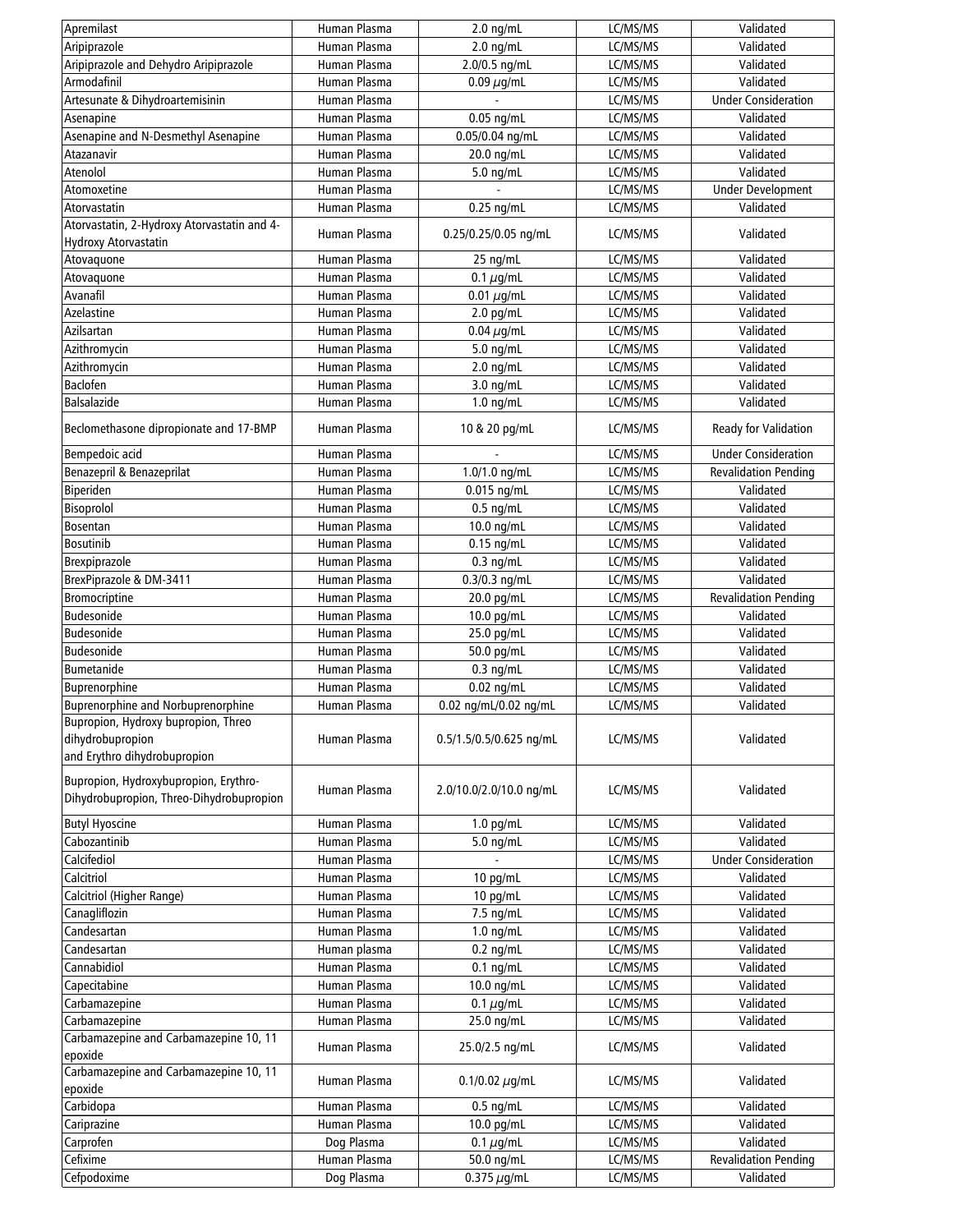| Ceftriaxone                                              | Human Plasma      | 3.0 $\mu$ g/mL      | LC/MS/MS | Validated                   |
|----------------------------------------------------------|-------------------|---------------------|----------|-----------------------------|
| Cefuroxime                                               | Human Plasma      | 0.20 $\mu$ g/mL     | LC/MS/MS | <b>Revalidation Pending</b> |
| Celecoxib                                                | Human Plasma      | 10.0 ng/mL          | LC/MS/MS | Validated                   |
| Cephalexin                                               | Human Plasma      | $0.5 \mu$ g/mL      | LC/MS/MS | <b>Revalidation Pending</b> |
| Cevimeline                                               | Human Plasma      | $1.0$ ng/mL         | LC/MS/MS | Validated                   |
| Chloral Hydrate                                          | Human Plasma      | $0.5$ ng/mL         | LC/MS/MS | Validated                   |
| Chlorpromazine and 7-Hydroxy                             |                   |                     |          |                             |
| Chlorpromazine                                           | Human Plasma      | 0.05/0.025 ng/mL    | LC/MS/MS | Validated                   |
| Chlorpromazine and 7-Hydroxy                             |                   |                     |          |                             |
| Chlorpromazine                                           | Human Plasma      | $0.5/0.1$ ng/mL     | LC/MS/MS | Validated                   |
| Chlorthalidone                                           | Human Whole Blood |                     |          | Validated                   |
|                                                          |                   | 15.0 ng/mL          | LC/MS/MS |                             |
| Chlorthalidone                                           | Human Plasma      | $5.0$ ng/mL         | LC/MS/MS | <b>Revalidation Pending</b> |
| Chlorthalidone                                           | Human Plasma      | $2.0$ ng/mL         | LC/MS/MS | <b>Revalidation Pending</b> |
| Cinacalcet                                               | Human Plasma      | $0.25$ ng/mL        | LC/MS/MS | Validated                   |
| Ciprofloxacin                                            | Human Plasma      | 30.0 ng/mL          | LC/MS/MS | Validated                   |
| Clarithromycin and 14-Hydroxyclarithromycin              | Human Plasma      | 10.0/5.0 ng/mL      | LC/MS/MS | Validated                   |
| Clevidipine and Clevidipine carboxylic acid<br>(H152/81) | Human Plasma      |                     | LC/MS/MS | <b>Under Development</b>    |
| Clobazam/N-Desmethylclobazam                             | Human Plasma      | 2.5/1.0 ng/mL       | LC/MS/MS | Validated                   |
| Clomipramine                                             | Dog Plasma        | $2$ ng/mL           | LC/MS/MS | Validated                   |
| Clomipramine and N-Desmethyl                             |                   |                     |          |                             |
| Clomipramine                                             | Human Plasma      | $1.5/0.3$ ng/mL     | LC/MS/MS | Validated                   |
| <b>Clomipramine and N-Desmethyl</b>                      |                   |                     |          |                             |
| Clomipramine                                             | Human Plasma      | 0.25/0.05 ng/mL     | LC/MS/MS | Validated                   |
| Clonidine                                                | Human Plasma      |                     | LC/MS/MS | Validated                   |
| Clonidine                                                | Human Plasma      | 40.00 pg/mL         |          |                             |
|                                                          |                   | $0.04$ ng/mL        | LC/MS/MS | Validated                   |
| Clonidine                                                | Human Plasma      | 5.0 pg/mL           | LC/MS/MS | Validated                   |
| Clopidogrel                                              | Human Plasma      | $0.01$ ng/mL        | LC/MS/MS | Validated                   |
| Clopidogrel & Clopidogrel Acid                           | Human Plasma      | 0.005/2.5 ng/mL     | LC/MS/MS | <b>Revalidation Pending</b> |
| Clopidogrel, 2-Oxo Clopidogrel and                       | Human Plasma      | 0.02/0.02/0.1 ng/mL | LC/MS/MS | Validated                   |
| Clopidogrel H4 Metabolite                                |                   |                     |          |                             |
| Clozapine                                                | Human Plasma      | 5.0 ng/mL           | LC/MS/MS | Validated                   |
| Colchicine                                               | Human Plasma      | $0.02$ ng/mL        | LC/MS/MS | Validated                   |
| Crisaborole                                              | Human Plasma      | $0.5$ ng/mL         | LC/MS/MS | Validated                   |
| Cyclobenzaprine                                          | Human Plasma      | $0.01$ ng/mL        | LC/MS/MS | Validated                   |
| Cyclobenzaprine                                          | Human Plasma      | $0.2$ ng/mL         | LC/MS/MS | Validated                   |
| Cycloserine                                              | Human Plasma      | 0.2 $\mu$ g/mL      | LC/MS/MS | Validated                   |
| Cyclosporine                                             | Dog Blood         | 5.0 ng/mL           | LC/MS/MS | Validated                   |
| Cyproheptadine (Liquid-Liquid Method)                    | Human Plasma      | $0.05$ ng/mL        | LC/MS/MS | Validated                   |
| Cyproheptadine (Protein Precipitation                    |                   |                     |          |                             |
| Method)                                                  | Human Plasma      | $0.05$ ng/mL        | LC/MS/MS | Validated                   |
| Dabigatran (Free & Total)                                | Human Plasma      | 1.0/1.201 ng/mL     | LC/MS/MS | Validated                   |
| Daclatasvir                                              | Human Plasma      | $5.0$ ng/mL         | LC/MS/MS | Validated                   |
| Dalfampridine                                            | Human Plasma      | $0.2$ ng/mL         | LC/MS/MS | Validated                   |
| Dapagliflozin                                            | Human Plasma      | $1.0$ ng/mL         | LC/MS/MS | Validated                   |
| Dapsone                                                  | Human Plasma      | $0.05$ ng/mL        | LC/MS/MS | Validated                   |
| Dapsone low range                                        | Human Plasma      | 5.000 pg/mL         | LC/MS/MS | Validated                   |
| Darunavir                                                | Human Plasma      | 0.025 $\mu$ g/mL    | LC/MS/MS | Validated                   |
| Dasatinib                                                | Human Plasma      | $1.0$ ng/mL         | LC/MS/MS | Validated                   |
| Deferasirox                                              | Human Plasma      | $0.1 \mu$ g/mL      | LC/MS/MS | Validated                   |
| Deracoxib                                                | Dog Plasma        | 5.0 ng/mL           | LC/MS/MS | Validated                   |
| Descarboethoxyloratadine                                 | Human Plasma      | $0.05$ ng/mL        | LC/MS/MS | <b>Revalidation Pending</b> |
| Desloratadine                                            | Human Plasma      | $0.04$ ng/mL        | LC/MS/MS | Validated                   |
| Desogestrel                                              | Human Plasma      |                     | LC/MS/MS | <b>Under Consideration</b>  |
|                                                          |                   |                     |          |                             |
| Desvenlafaxine                                           | Human Plasma      | $2.0$ ng/mL         | LC/MS/MS | Validated                   |
| Dexamethasone                                            | Human Plasma      | $0.5$ ng/mL         | LC/MS/MS | Validated                   |
| Dexamphetamine                                           | Human Plasma      | $0.5$ ng/mL         | LC/MS/MS | Validated                   |
| Dexlansoprazole                                          | Human Plasma      | 10.0 ng/mL          | LC/MS/MS | Validated                   |
| Dexmethylphenidate                                       | Human Plasma      | 0.1000 ng/mL        | LC/MS/MS | Validated                   |
| Dextromethorphan                                         | Human Plasma      | $0.1$ ng/mL         | LC/MS/MS | Validated                   |
| Diclofenac                                               | Human Plasma      | 5 ng/mL             | LC/MS/MS | Validated                   |
| Diclofenac                                               | Human Plasma      | $0.04$ ng/mL        | LC/MS/MS | Validated                   |
| Diclofenac                                               | Human Plasma      | 10.0 ng/mL          | LC/MS/MS | Validated                   |
| Diclofenac                                               | Human Plasma      | 0.025 $\mu$ g/mL    | LC/MS/MS | Validated                   |
| Diclofenac/Esomeprazole (combined single                 |                   |                     |          |                             |
| method)                                                  | Human Plasma      | $5.0/2.5$ ng/mL     | LC/MS/MS | Validated                   |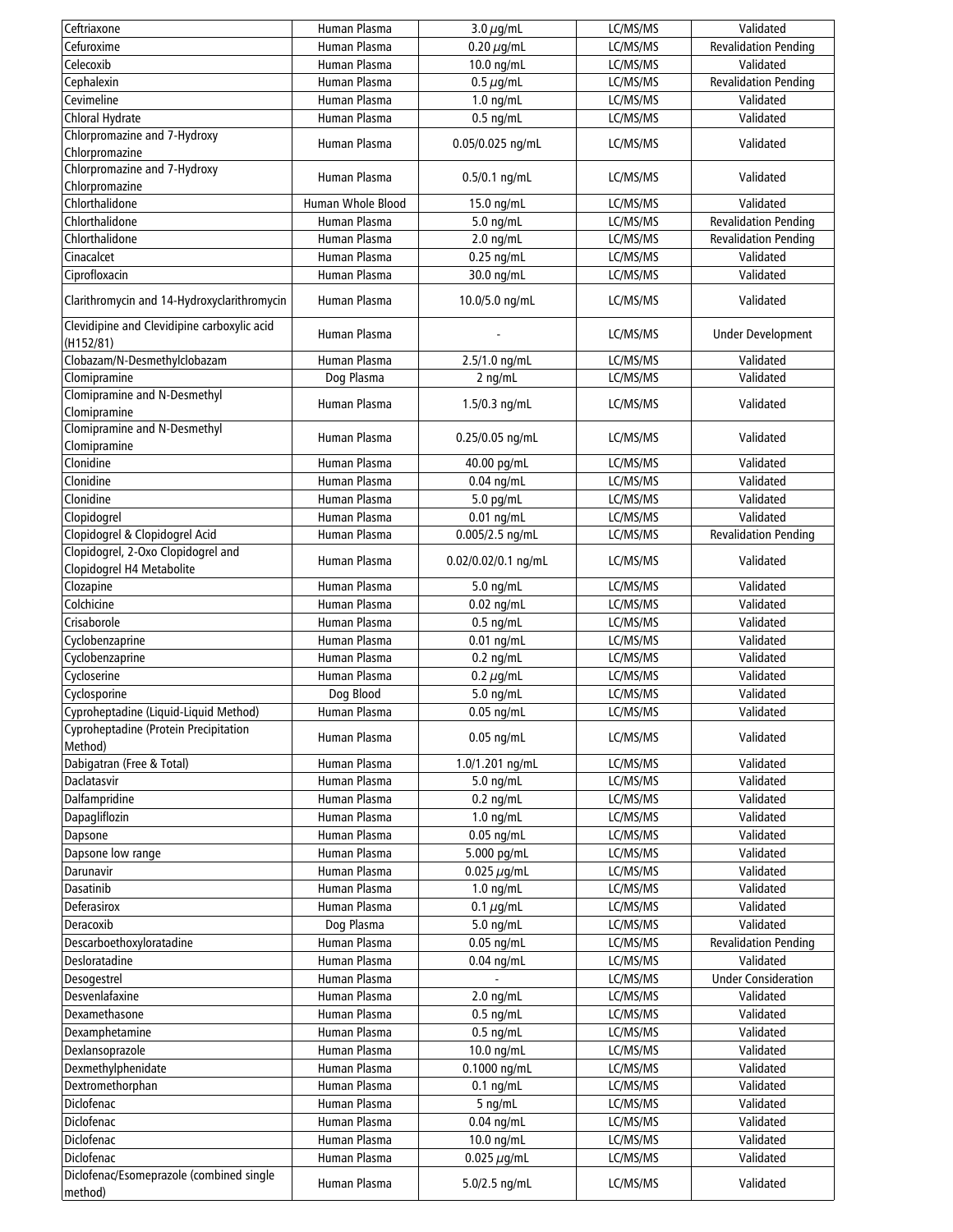| Dicyclomine (Dicycloverine)           | Human Plasma                 | $0.3$ ng/mL                                | LC/MS/MS | Validated                   |
|---------------------------------------|------------------------------|--------------------------------------------|----------|-----------------------------|
| Dicyclomine (Dicycloverine)           | Human Plasma                 | $1.0$ ng/mL                                | LC/MS/MS | Validated                   |
| Didanosine                            | Human Plasma                 | 10.0 ng/mL                                 | LC/MS/MS | Validated                   |
| Dienogest                             | Human Plasma                 | $0.5$ ng/mL                                | LC/MS/MS | Validated                   |
| Diflunisal                            | Human Plasma                 | 1.0 $\mu$ g/mL                             | LC/MS/MS | Validated                   |
| Digoxin                               | Human Plasma                 | $0.025$ ng/mL                              | LC/MS/MS | Validated                   |
| Diltiazem                             | Human Plasma                 | $0.6$ ng/mL                                | LC/MS/MS | Validated                   |
| Diltiazem, Desacetyl Diltiazem & N-   |                              |                                            |          |                             |
| Desmethyl Diltiazem                   | Human Plasma                 | 0.6/0.12/0.21 ng/mL                        | LC/MS/MS | Validated                   |
| Dipyridamole                          | Human Plasma                 | $5.0$ ng/mL                                | LC/MS/MS | Validated                   |
| Dolutegravir                          | Human Plasma                 | 20.0 ng/mL                                 | LC/MS/MS | Validated                   |
| Donepezil                             | Human Plasma                 | $0.1$ ng/mL                                | LC/MS/MS | Validated                   |
| Donepezil and 6-O-Desmethyl Donepezil | Human Plasma                 | $0.1/0.02$ ng/mL                           | LC/MS/MS | Validated                   |
| Doxazosin                             | Human Plasma                 | $0.1$ ng/mL                                | LC/MS/MS | Validated                   |
| Doxepin and Nordoxepin                | Human Plasma                 | 20.0/2.0 pg/mL                             | LC/MS/MS | Validated                   |
| Doxepin and Nordoxepin                | Human Plasma                 | 20.0/10.0 pg/mL                            | LC/MS/MS | Validated                   |
| Doxepin and Nordoxepin                | Human Plasma                 | 0.2/0.05 ng/mL                             | LC/MS/MS | Validated                   |
| Doxycycline                           | Human Plasma                 | 20.0 ng/mL                                 | LC/MS/MS | Validated                   |
| Dronedarone and Desbutyl Dronedarone  | Human Plasma                 | $0.5/0.5$ ng/mL                            | LC/MS/MS | Validated                   |
| Drospirenone                          | Human Plasma                 | $0.5$ ng/mL                                | LC/MS/MS | Validated                   |
| Drotaverine                           | Human Plasma                 | $2.0$ ng/mL                                |          | Validated                   |
|                                       | Human Plasma                 |                                            | LC/MS/MS | Validated                   |
| Droxidopa                             |                              | 5.5 ng/mL                                  | LC/MS/MS |                             |
| Duloxetine                            | Human Plasma                 | $1.0$ ng/mL                                | LC/MS/MS | Validated                   |
| Dutasteride                           | Human Plasma                 | $0.05$ ng/mL                               | LC/MS/MS | Validated                   |
| Dydrogesterone                        | Human Plasma                 | 50.0 pg/mL                                 | LC/MS/MS | Validated                   |
| Edoxaban                              | Human Plasma                 | 5.0 ng/mL                                  | LC/MS/MS | Validated                   |
| E-Doxepin and Z-Doxepin               | Human Plasma                 | 0.2565 and 0.04470 ng/mL                   | LC/MS/MS | Validated                   |
| Efavirenz                             | Human Plasma                 | 10.0 ng/mL                                 | LC/MS/MS | Validated                   |
| Elagolix                              | Human Plasma                 | 5.0 ng/mL                                  | LC/MS/MS | Validated                   |
| Eletriptan                            | Human Plasma                 | $0.5$ ng/mL                                | LC/MS/MS | Validated                   |
| Eltrombopag                           | Human Plasma                 | $0.05 \ \mu$ g/mL                          | LC/MS/MS | Validated                   |
| Eltrombopag                           | Human Plasma                 | 0.01 $\mu$ g/mL                            | LC/MS/MS | Validated                   |
| Eluxadoline                           | Human Plasma                 | $0.1$ ng/mL                                | LC/MS/MS | Validated                   |
| Eluxadoline                           | Human Plasma                 | $0.01$ ng/mL                               | LC/MS/MS | Validated                   |
| Empagliflozin                         | Human Plasma                 | $1.0$ ng/mL                                | LC/MS/MS | Validated                   |
| Emtricitabine                         | Human Plasma                 | 5.0 ng/mL                                  | LC/MS/MS | Validated                   |
| <b>Enalapril and Enalaprilat</b>      | Human Plasma                 | 0.5/0.5 ng/mL                              | LC/MS/MS | Validated                   |
| Enrofloxacin                          | Dog Plasma                   | 10.0 ng/mL                                 | LC/MS/MS | Validated                   |
| Enrofloxacin                          | Cat Plasma                   | 10.0 ng/mL                                 | LC/MS/MS | Validated                   |
| Entacapone                            | Human Plasma                 | 20.0 ng/mL                                 | LC/MS/MS | Validated                   |
| Entecavir                             | Human Plasma                 | $0.04$ ng/mL                               | LC/MS/MS | Validated                   |
| Enzalutamide                          | Human Plasma                 | $0.10 \,\mu$ g/mL                          | LC/MS/MS | Validated                   |
| Enzalutamide                          | Human Plasma                 | $0.05 \mu$ g/mL                            | LC/MS/MS | Validated                   |
| Eplerenone                            | Human Plasma                 | $0.010 \mu$ g/mL                           | LC/MS/MS | Validated                   |
| Erlotinib                             | Human Plasma                 | 5.0 ng/mL                                  | LC/MS/MS | Validated                   |
| Erythromycin                          | Human Plasma                 | 10.0 ng/mL                                 | LC/MS/MS | Validated                   |
| Escitalopram                          | Human Plasma                 | $0.2$ ng/mL                                | LC/MS/MS | Validated                   |
| Esomeprazole                          | Human Plasma                 | 4.0 ng/mL                                  | LC/MS/MS | Validated                   |
| Estradiol                             | Human Plasma                 | $\blacksquare$                             | LC/MS/MS | <b>Under Development</b>    |
| <b>Estradiol and Estrone</b>          | Human Plasma                 | 1.000/5.000 pg/mL                          | LC/MS/MS | Validated                   |
| <b>Estradiol and Estrone</b>          | Human Plasma                 | 10.0/10.0 pg/mL                            | LC/MS/MS | <b>Revalidation Pending</b> |
| Ethacrynic acid                       | Human Plasma                 | $2.0$ ng/mL                                | LC/MS/MS | Validated                   |
| <b>Ethinyl Estradiol</b>              | Human Plasma                 |                                            |          | Ready for Validation        |
| <b>Ethinyl Estradiol</b>              |                              | 1 $pg/mL$                                  | LC/MS/MS | Validated                   |
| Etodolac                              | Human Plasma<br>Human Plasma | $1.0$ pg/mL                                | LC/MS/MS | Validated                   |
|                                       |                              | $0.1 \mu g/mL$<br>$\overline{\phantom{a}}$ | LC/MS/MS |                             |
| Everolimus                            | Human Plasma                 |                                            | LC/MS/MS | <b>Under Consideration</b>  |
| Everolimus                            | Human Whole Blood            | $0.3$ ng/mL                                | LC/MS/MS | Validated                   |
| Exemestane                            | Human Plasma                 | $0.1$ ng/mL                                | LC/MS/MS | Validated                   |
| Exemestane                            | Human Plasma                 | $0.2$ ng/mL                                | LC/MS/MS | Validated                   |
| Ezetimibe and Ezetimibe Glucuronide   | Human Plasma                 | 0.025/0.25 ng/mL                           | LC/MS/MS | Validated                   |
| Ezetimibe and Ezetimibe Glucuronide   | Human Plasma                 | 0.05/0.9 ng/mL                             | LC/MS/MS | Validated                   |
| Famotidine                            | Human Plasma                 | $1.0$ ng/mL                                | LC/MS/MS | Validated                   |
| Febuxostat                            | Human Plasma                 | 0.02 $\mu$ g/mL                            | LC/MS/MS | Validated                   |
| Felbamate                             | Human Plasma                 | $0.4 \mu$ g/mL                             | LC/MS/MS | Validated                   |
| Felodipine                            | Human Plasma                 | $0.05$ ng/mL                               | LC/MS/MS | <b>Revalidation Pending</b> |
| Fenofibric Acid                       | Human Plasma                 | 0.05 $\mu$ g/mL                            | LC/MS/MS | Validated                   |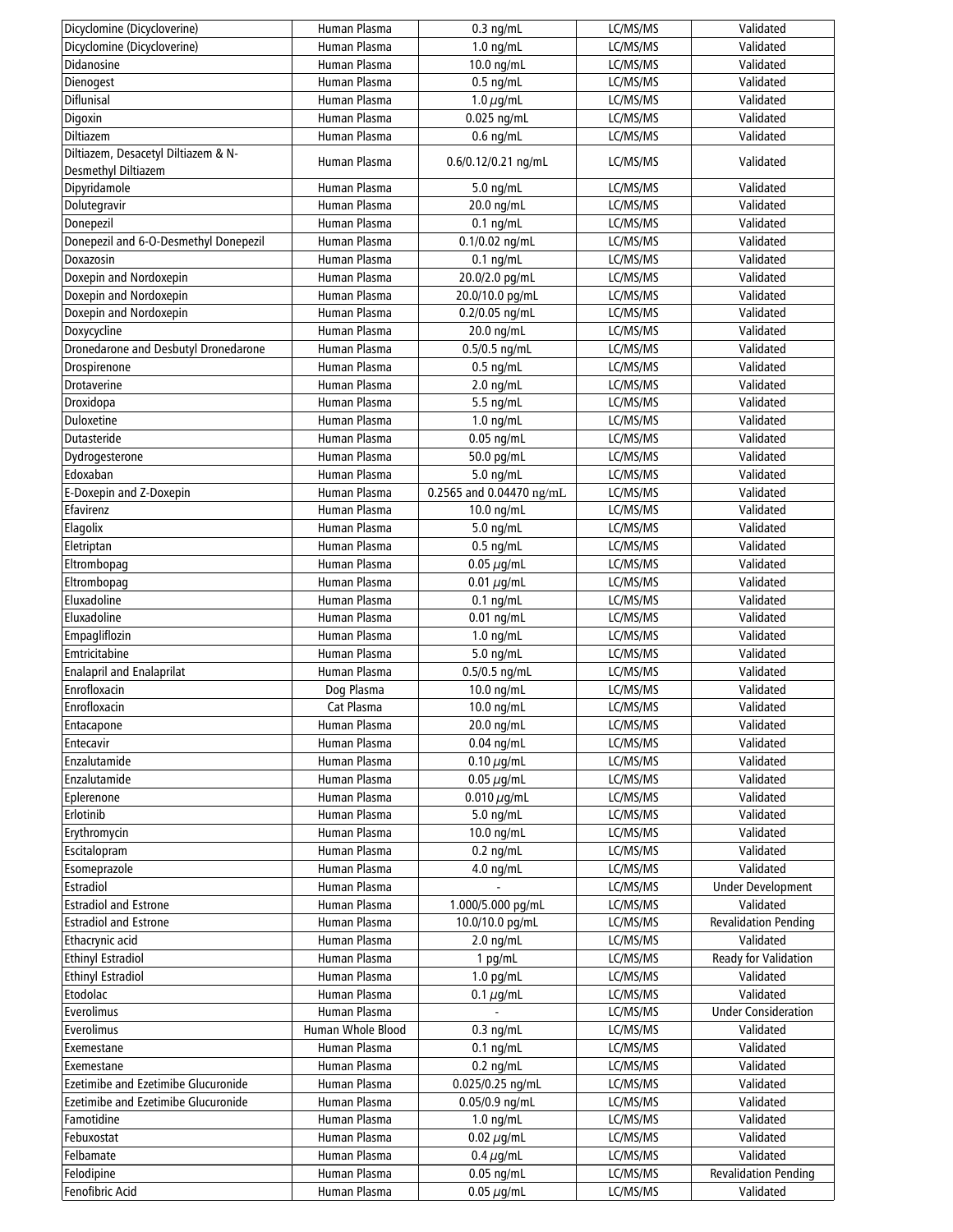| Fenoprofen                              | Human Plasma      | $0.2$ ng/mL       | LC/MS/MS | <b>Revalidation Pending</b>              |
|-----------------------------------------|-------------------|-------------------|----------|------------------------------------------|
| Fentanyl                                | Human Plasma      | 2.000 pg/mL       | LC/MS/MS | Validated                                |
| Ferumoxytol associated iron             | Human Serum       |                   | ICP-MS   | <b>Under Development</b>                 |
| Fesoterodine and 5-Hydroxymethyl        | Human Plasma      |                   |          |                                          |
| Tolterodine                             |                   | 0.05/0.05 ng/mL   | LC/MS/MS | <b>Revalidation Pending</b>              |
| Finasteride                             | Human Plasma      | $0.1$ ng/mL       | LC/MS/MS | Validated                                |
| Firocoxib                               | Dog Plasma        | $1.0$ ng/mL       | LC/MS/MS | Validated                                |
| Flecainide                              | Human Plasma      | $1.0$ ng/mL       | LC/MS/MS | Validated                                |
| Fluconazole                             | Human Plasma      | 0.1 $\mu$ g/mL    | LC/MS/MS | Validated                                |
| Fluconazole                             | Human Plasma      | 0.025 $\mu$ g/mL  | LC/MS/MS | Validated                                |
| Flucytosine                             | Human Plasma      | $0.05 \,\mu$ g/mL | LC/MS/MS | Validated                                |
| Flunarizine                             | Human Plasma      | $0.2$ ng/mL       | LC/MS/MS | Validated                                |
| Fluoxetine                              | Human Plasma      | $0.2$ ng/mL       | LC/MS/MS | Validated                                |
| Fluoxetine and Norfluoxetine            | Human Plasma      | 0.5/0.5 ng/mL     | LC/MS/MS | Validated                                |
| Fluphenazine                            | Human Plasma      | 15.0 pg/mL        | LC/MS/MS | Validated                                |
| Flupirtine and Acetylated Flupirtine    | Human Plasma      | 8.0/2.0 ng/mL     | LC/MS/MS | Validated                                |
| Fluticasone propionate                  | Human Plasma      | 250.0 fg/mL       | LC/MS/MS | Validated                                |
| Fluvastatin                             | Human Plasma      | $1.0$ ng/mL       | LC/MS/MS | <b>Revalidation Pending</b>              |
| Fluvastatin                             | Human Plasma      | 0.05/0.05 ng/mL   |          |                                          |
|                                         |                   |                   | LC/MS/MS | <b>Revalidation Pending</b><br>Validated |
| Fluvoxamine                             | Human Plasma      | $0.5$ ng/mL       | LC/MS/MS |                                          |
| Formoterol                              | Human Plasma      |                   | LC/MS/MS | <b>Under Development</b>                 |
| Fosfomycin                              | Human Plasma      | $0.5 \mu$ g/mL    | LC/MS/MS | Ready for Validation                     |
| Fosinoprilat                            | Human Plasma      | 5.0 ng/mL         | LC/MS/MS | Validated                                |
| Furosemide                              | Dog Plasma        | 5.00 ng/mL        | LC/MS/MS | Validated                                |
| Furosemide                              | Cat Plasma        | 5.00 ng/mL        | LC/MS/MS | Validated                                |
| Furosemide                              | Human Plasma      | 20.0 ng/mL        | LC/MS/MS | Validated                                |
| Gabapentin                              | Human Plasma      | 0.3 $\mu$ g/mL    | LC/MS/MS | Validated                                |
| Gabapentin                              | Human Plasma      | 20.0 ng/mL        | LC/MS/MS | Validated                                |
| Gemfibrozil                             | Human Plasma      | 0.1 $\mu$ g/mL    | LC/MS/MS | <b>Revalidation Pending</b>              |
| Gestodene                               | Human Plasma      | $0.05$ ng/mL      | LC/MS/MS | Validated                                |
| Gliclazide                              | Human Plasma      | 0.01 $\mu$ g/mL   | LC/MS/MS | Validated                                |
| Glipizide                               | Human Plasma      | 5.0 ng/mL         | LC/MS/MS | Validated                                |
| Glyburide                               | Human Plasma      | $1.0$ ng/mL       | LC/MS/MS | Validated                                |
| Glycopyrronium                          | Human Plasma      | $1.0$ pg/mL       | LC/MS/MS | Validated                                |
| Granisetron                             | Human Plasma      | $0.02$ ng/mL      | LC/MS/MS | Validated                                |
| Grapiprant                              | Dog Serum         | 5 ng/mL           | LC/MS/MS | Validated                                |
| Guaifenesin                             | Human Plasma      | 20.0 ng/mL        | LC/MS/MS | Validated                                |
| Guanfacine                              | Human Plasma      | $0.05$ ng/mL      | LC/MS/MS | Validated                                |
| Haloperidol                             | Human Plasma      | 0.3000 ng/mL      | LC/MS/MS | Validated                                |
| Haloperidol                             | Human Plasma      | $0.01$ ng/mL      | LC/MS/MS | Validated                                |
| Haloperidol (Low range)                 | Human Plasma      |                   | LC/MS/MS | Validated                                |
|                                         |                   | 0.02000 ng/mL     |          |                                          |
| Hydralazine                             | Human Plasma      | 0.5000 ng/mL      | LC/MS/MS | Validated                                |
| Hydrochlorothiazide                     | Human Plasma      | $0.5$ ng/mL       | LC/MS/MS | Validated                                |
| Hydrochlorothiazide and Olmesartan      | Human Plasma      | 2.8/24.0 ng/mL    | LC/MS/MS | Validated                                |
| Hydrocortisone                          | Human Plasma      | 4.0 ng /mL        | LC/MS/MS | Validated                                |
| Hydromorphone                           | Human Plasma      | 0.05000 ng/mL     | LC/MS/MS | Validated                                |
| Hydroxychloroquine                      | Human Whole Blood | $2.0$ ng/mL       | LC/MS/MS | Validated                                |
| Hydroxyzine and Cetirizine              | Human Plasma      | 0.4/1.4 ng/mL     | LC/MS/MS | Validated                                |
| Ibrutinib                               | Human Plasma      | 10.0 ng/mL        | LC/MS/MS | Ready for Validation                     |
| Ibrutinib                               | Human Plasma      | $0.4$ ng/mL       | LC/MS/MS | Validated                                |
| Ibrutinib                               | Human Plasma      | $1.5$ ng/mL       | LC/MS/MS | Validated                                |
| Ibuprofen                               | Human Plasma      | $0.05 \mu$ g/mL   | LC/MS/MS | Validated                                |
| Ibuprofen                               | Human Plasma      | 0.2 $\mu$ g/mL    | LC/MS/MS | Validated                                |
| Imatinib                                | Human Plasma      | $0.05 \,\mu$ g/mL | LC/MS/MS | Validated                                |
| Imatinib                                | Human Plasma      | 10.0 ng/mL        | LC/MS/MS | Validated                                |
| Imipramine and Desipramine              | Human Plasma      | 0.5/0.25 ng/mL    | LC/MS/MS | Validated                                |
| Indacaterol                             | Human Serum       | $2.0$ pg/mL       | LC/MS/MS | Validated                                |
| Indapamide                              | Human Blood       | 2.000 ng/mL       | LC/MS/MS | Validated                                |
| Indapamide                              | Human Plasma      | $1.0$ ng/mL       | LC/MS/MS | Revalidation Pending                     |
| Indomethacin                            | Human Plasma      | $0.02 \mu$ g/mL   | LC/MS/MS | Validated                                |
|                                         |                   |                   |          |                                          |
| Ipratropium Br.                         | Human Plasma      | 0.5000 ng/mL      | LC/MS/MS | Validated                                |
| Irbesartan                              | Human Plasma      | 20.0 ng/mL        | LC/MS/MS | Validated                                |
| Isosorbide Dinitrate                    | Human Plasma      | 0.5000 ng/mL      | LC/MS/MS | Validated                                |
| Isosorbide dinitrate, 2 mono and 5 mono | Human Plasma      | 0.5/2.0/1.0 ng/mL | LC/MS/MS | Validated                                |
| <b>ISDN</b>                             |                   |                   |          |                                          |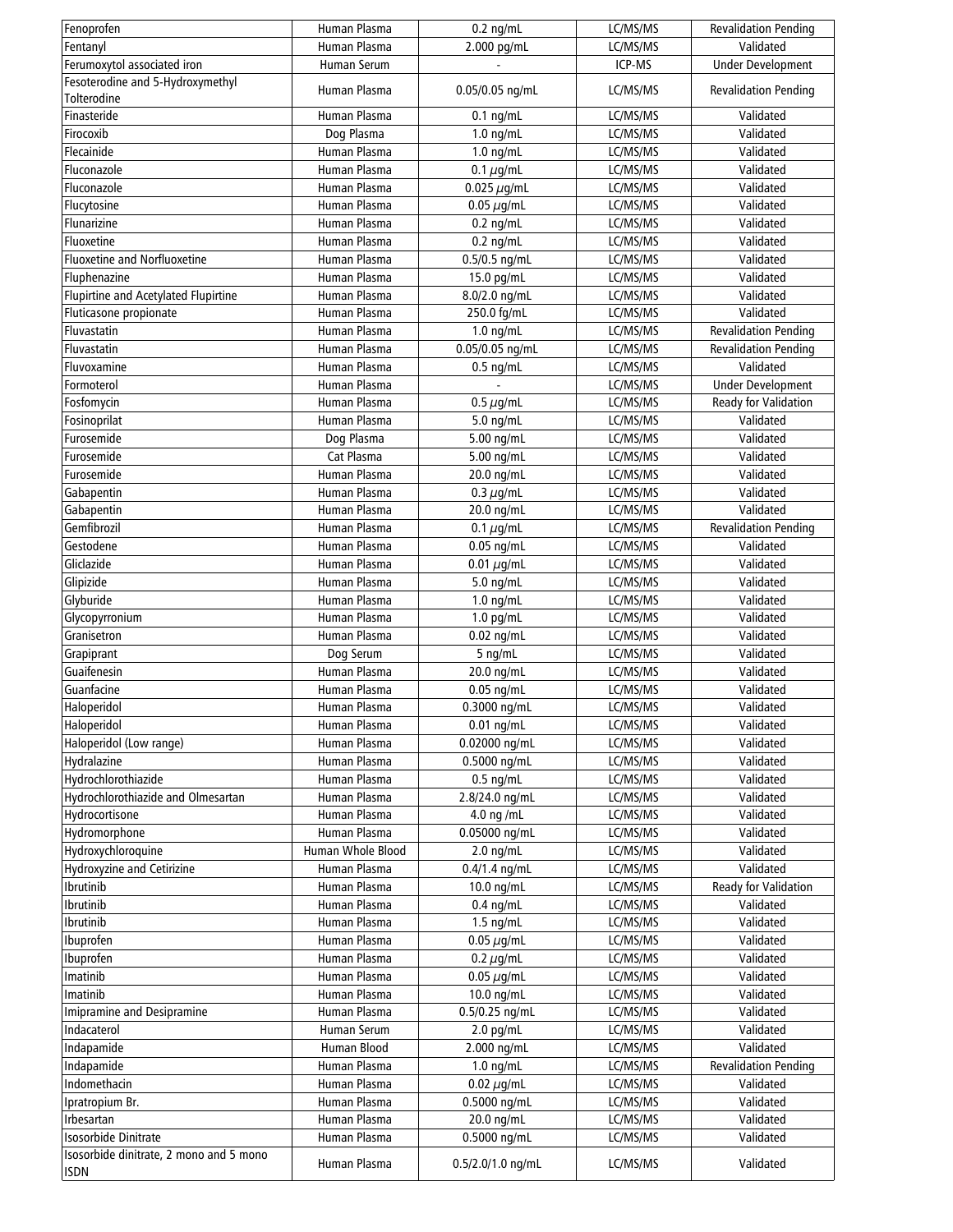| Isosorbide Dinitrate, Isosorbide-2-        | Human Plasma                 | $1.0/2.0/6.0$ ng/mL    | LC/MS/MS | <b>Revalidation Pending</b> |
|--------------------------------------------|------------------------------|------------------------|----------|-----------------------------|
| Mononitrate, Isosorbide-5-Mononitrate      |                              |                        |          |                             |
| Isosorbide Mononitrate                     | Human Plasma<br>Human Plasma | 10.0 ng/mL             | LC/MS/MS | Validated<br>Validated      |
| Isotretinoin                               |                              | 1.000 ng/mL            | LC/MS/MS |                             |
| Isotretinoin High Range (1.000-1500 ng/mL) | Human Plasma                 | 1.000 ng/mL            | LC/MS/MS | Validated                   |
| Itraconazole & Hydroxy Itraconazole        | Human Plasma                 | 1.0/2.0 ng/mL          | LC/MS/MS | <b>Revalidation Pending</b> |
| Ivabradine and N-Desmethyl Ivabradine      | Human Plasma                 | 1.0/0.1 ng/mL          | LC/MS/MS | Validated                   |
| <b>Ivacaftor</b>                           | Human Plasma                 | $2.0$ ng/mL            | LC/MS/MS | Validated                   |
| Ivermectin                                 | Cat/Dog Plasma               | TBD                    | LC/MS/MS | <b>Under Development</b>    |
| Ivermectin (Ivermectin H2B1a)              | Human Plasma                 | $0.2$ ng/mL            | LC/MS/MS | Validated                   |
| Ketoprofen                                 | Human Plasma                 |                        | LC/MS/MS | <b>Under Consideration</b>  |
| Ketorolac                                  | Human Plasma                 | 10.0 ng/mL             | LC/MS/MS | Validated                   |
| Lacosamide                                 | Human Plasma                 | 0.01 $\mu$ g/mL        | LC/MS/MS | Validated                   |
| Lamivudine, Zidovudine and Abacavir        | Human Plasma                 | 20.0/20.0/40.0 ng/mL   | LC/MS/MS | Validated                   |
| Lamotrigine                                | Human Plasma                 | 10.0 ng/mL             | LC/MS/MS | Validated                   |
| Lamotrigine                                | Human Plasma                 | $0.04 \mu$ g/mL        | LC/MS/MS | Validated                   |
| Lansoprazole                               | Human Plasma                 | $2.0$ ng/mL            | LC/MS/MS | Validated                   |
| Ledipasvir                                 | Human Plasma                 | $3.0$ ng/mL            | LC/MS/MS | Validated                   |
| Lenalidomide                               | Human Plasma                 | $2.0$ ng/mL            | LC/MS/MS | Validated                   |
| Lenvatinib                                 | Human Plasma                 | $1.0$ ng/mL            | LC/MS/MS | Validated                   |
| Letermovir                                 | Human Plasma                 | $0.2 \mu$ g/mL         | LC/MS/MS | Validated                   |
| Letrozole                                  | Human Plasma                 | $0.5$ ng/mL            | LC/MS/MS | Validated                   |
| Leuprolide                                 | Human Serum                  | $0.08$ ng/mL           | LC/MS/MS | Validated                   |
| Levetiracetam                              | Human Plasma                 | 0.3 $\mu$ g/mL         | LC/MS/MS | Validated                   |
| Levodopa & Carbidopa                       | Human Plasma                 | 10.00/2.000 ng/mL      | LC/MS/MS | Validated                   |
| Levodopa and Carbidopa                     | Human Plasma                 | 10.0/0.5 ng/mL         | LC/MS/MS | Validated                   |
| Levodopa and Carbidopa                     | Human Plasma                 | 10.0/1.0 ng/mL         | LC/MS/MS | Validated                   |
| Levofloxacin                               | Human Plasma                 | $0.05 \mu$ g/mL        | LC/MS/MS | <b>Revalidation Pending</b> |
| Levomefolate                               | Human Plasma                 | $3.0$ ng/mL            | LC/MS/MS | Validated                   |
| Levomefolate                               | Human Plasma                 | $1.5$ ng/mL            | LC/MS/MS | Validated                   |
| Levomilnacipran                            | Human Plasma                 | $1.0$ ng/mL            | LC/MS/MS | Validated                   |
| Levonorgestrel                             | Human Plasma                 | $0.1$ ng/mL            | LC/MS/MS | Validated                   |
| Levothyroxine                              | Dog Plasma                   | 5 ng/mL                | LC/MS/MS | Validated                   |
| Levothyroxine                              | <b>Human Serum</b>           | 35.0 ng/mL             | LC/MS/MS | Validated                   |
| Lidocaine                                  | Human Plasma                 | $0.2$ ng/mL            | LC/MS/MS | Validated                   |
| Linagliptin and Metformin                  | Human Plasma                 | 0.05/10.0 ng/mL        | LC/MS/MS | Validated                   |
| Linagliptine                               | Human Plasma                 | $0.1$ ng/mL            | LC/MS/MS | Validated                   |
| Liothyronine                               | Human Plasma                 | $0.5$ ng/mL            | LC/MS/MS | Validated                   |
| Lisdexamfetamine & Dexamphetamine          | Human Plasma                 | $\overline{0.2}$ ng/mL | LC/MS/MS | Validated                   |
| Lisinopril                                 | Human Plasma                 | $1.0$ ng/mL            | LC/MS/MS | Validated                   |
| Loperamide                                 | Human Plasma                 | 10.0 pg/mL             | LC/MS/MS | Validated                   |
| Loratadine & Descarboethoxyloratadine      | Human Plasma                 | 0.020/0.020 ng/mL      | LC/MS/MS | <b>Revalidation Pending</b> |
| Lorcaserin                                 | Human Plasma                 | $0.5$ ng/mL            | LC/MS/MS | Validated                   |
| Lornoxicam                                 | Human Plasma                 | 8.0 ng/mL              | LC/MS/MS | Validated                   |
| Losartan & Losartan Carboxylic Acid        | Human Plasma                 | 5.0/7.0 ng/mL          | LC/MS/MS | Validated                   |
| Lovastatin & Lovastatin acid               | Human Plasma                 | $0.1/0.1$ ng/mL        | LC/MS/MS | <b>Revalidation Pending</b> |
| Lufenuron                                  | Dog Plasma                   | 5 ng/mL                | LC/MS/MS | Validated                   |
| Lurasidone                                 | Human Plasma                 | $0.2$ ng/mL            | LC/MS/MS | Validated                   |
| Macitentan                                 | Human Plasma                 | $1.0$ ng/mL            | LC/MS/MS | Validated                   |
| Maraviroc                                  | Human Plasma                 | 10.0 ng/mL             | LC/MS/MS | Validated                   |
| Marbofloxacin                              | Dog Plasma                   | 5 ng/mL                | LC/MS/MS | Validated                   |
| Marbofloxacin                              | Cat Plasma                   | $5$ ng/mL              | LC/MS/MS | Validated                   |
| Maropitant                                 | Dog Plasma                   | 1 $nq/mL$              | LC/MS/MS | Validated                   |
| Mebendazole                                | Human Plasma                 | $0.1$ ng/mL            | LC/MS/MS | Validated                   |
| Medroxyprogesterone acetate                | Human Plasma                 | 0.025 ng/mL            | LC/MS/MS | Validated                   |
| Melatonin                                  | Human Plasma                 | 10.0 pg/mL             | LC/MS/MS | Validated                   |
| Meloxicam                                  | Dog Plasma                   | 5.0 ng/mL              | LC/MS/MS | Validated                   |
| Meloxicam                                  | Human Plasma                 | 5.0 ng/mL              | LC/MS/MS | Validated                   |
| Meloxicam                                  | Human Plasma                 | 0.075 $\mu$ g/mL       | LC/MS/MS | Validated                   |
| Meloxicam                                  | Human Plasma                 | $0.008 \mu$ g/mL       | LC/MS/MS | Validated                   |
| Memantine                                  | Human Plasma                 | $0.5$ ng/mL            | LC/MS/MS | Validated                   |
| Mercaptopurine                             | Human Plasma                 | $0.5$ ng/mL            | LC/MS/MS | Validated                   |
| Mesalamine                                 | Human Plasma                 | 4.0 ng/mL              | LC/MS/MS | Validated                   |
| Mesalamine                                 | Human Plasma                 | $2.0$ ng/mL            | LC/MS/MS | Validated                   |
| Mesalamine                                 | Human Plasma                 | $1.0$ ng/mL            | LC/MS/MS | Validated                   |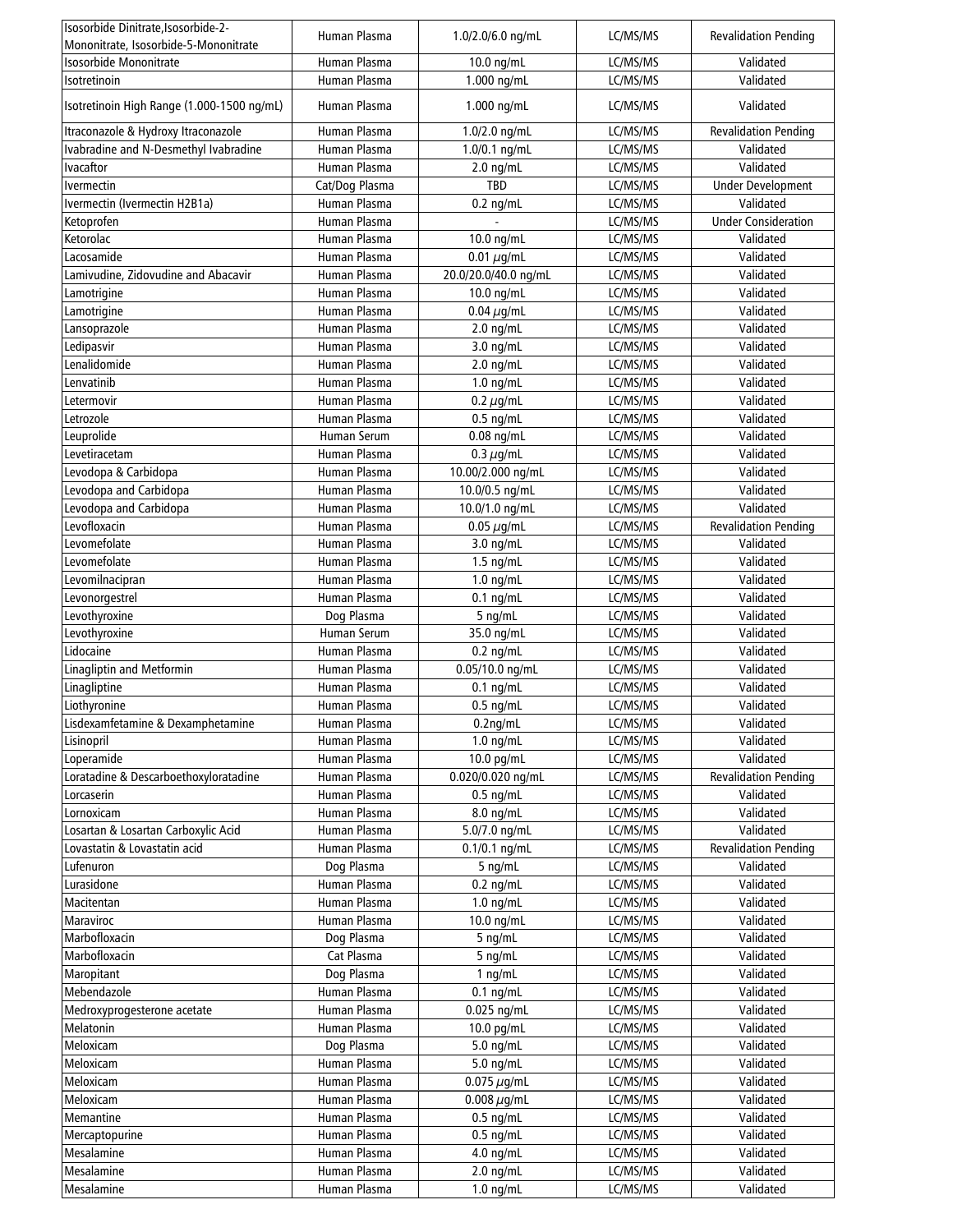| Mesalamine                             | Human Plasma       | $5.0$ ng/mL              | LC/MS/MS | Validated                  |
|----------------------------------------|--------------------|--------------------------|----------|----------------------------|
| Metaxalone                             | Human Plasma       | 25.0 ng/mL               | LC/MS/MS | Validated                  |
| Metformin                              | Human Plasma       | 10.0 ng/mL               | LC/MS/MS | Validated                  |
| Methazolamide                          | Human Plasma       | 0.1000 $\mu$ g/mL        | LC/MS/MS | Validated                  |
| Methazolamide                          | Human Whole Blood  | 0.1000 $\mu$ g/mL        | LC/MS/MS | Validated                  |
| Methenamine                            | Human Plasma       | $0.25 \mu$ g/mL          | LC/MS/MS | Validated                  |
| Methenamine                            | Human Plasma       | 0.075 $\mu$ g/mL         | LC/MS/MS | Validated                  |
| Methimazole                            | Dog Plasma         | TBD                      | LC/MS/MS | <b>Under Development</b>   |
| Methocarbamol                          | Human Plasma       | $0.2 \mu$ g/mL           | LC/MS/MS | Validated                  |
| Methotrexate                           | Human Plasma       | 3.0 ng/mL                | LC/MS/MS | Validated                  |
| Methotrexate                           | Human Plasma       | $1.0$ ng/mL              | LC/MS/MS | Validated                  |
|                                        | Human Plasma       |                          |          | Validated                  |
| Methylergonovine                       |                    | $0.5$ ng/mL              | LC/MS/MS |                            |
| Methylmalonic acid                     | Human Serum        | 10.0 ng/mL               | LC/MS/MS | Validated                  |
| Methylphenidate                        | Human Whole Blood  | 0.1000 ng/mL             | LC/MS/MS | Validated                  |
| Methylphenidate                        | Human Plasma       | $0.1$ ng/mL              | LC/MS/MS | Validated                  |
| Methylprednisolone                     | Human Plasma       | $1.0$ ng/mL              | LC/MS/MS | Validated                  |
| Methylprednisolone                     | Human Plasma       | $0.2$ ng/mL              | LC/MS/MS | Validated                  |
| Metoclopramide                         | Human Plasma       | $0.25$ ng/mL             | LC/MS/MS | Validated                  |
| Metolazone                             | Human Plasma       | $0.25$ ng/mL             | LC/MS/MS | Validated                  |
| Metolazone                             | Human Plasma       | $0.5$ ng/mL              | LC/MS/MS | Validated                  |
| Metoprolol                             | Human Plasma       | $0.3$ ng/mL              | LC/MS/MS | Validated                  |
| Metronidazole                          | Human Plasma       | $2.0$ ng/mL              | LC/MS/MS | Validated                  |
| Metronidazole                          | Human Plasma       | 0.2 $\mu$ g/mL           | LC/MS/MS | Validated                  |
| Mexiletine                             | Human Plasma       | 10.0 ng/mL               | LC/MS/MS | Validated                  |
| Midodrine                              | Human Plasma       | $0.2$ ng/mL              | LC/MS/MS | Validated                  |
| Midodrine and Desglymidodrine          | Human Plasma       | 0.25/0.125 ng/mL         | LC/MS/MS | Validated                  |
| Midostaurin, CGP52421 Epimer 2 and     |                    |                          |          |                            |
| CGP62221 (O-Desmethyl Midostaurin)     | Human Plasma       | 7.5/2.5/5.0 ng/mL        | LC/MS/MS | Validated                  |
| Milbemycin                             | Cat Plasma         | TBD                      | LC/MS/MS | <b>Under Development</b>   |
|                                        |                    |                          |          | Validated                  |
| Milbemycin Oxime                       | Dog Plasma         | 1.0/4.0 ng/mL            | LC/MS/MS |                            |
| Miltefosine                            | Human Plasma       | 50.0 ng/mL               | LC/MS/MS | Validated                  |
| Minocycline                            | Human Plasma       | 20.0 ng/mL               | LC/MS/MS | Validated                  |
| Minoxidil                              | <b>Human Serum</b> | $0.8$ ng/mL              | LC/MS/MS | Validated                  |
| Mirabegron                             | Human Plasma       | $0.2$ ng/mL              | LC/MS/MS | Validated                  |
| Mirtazapine                            | Cat Plasma         | 1.000 ng/mL              | LC/MS/MS | Validated                  |
| Mirtazapine                            | Human Plasma       | $0.25$ ng/mL             | LC/MS/MS | Validated                  |
| Misoprostol                            | Human Plasma       |                          | LC/MS/MS | <b>Under Consideration</b> |
| Misoprostol High Range                 | Human Plasma       | 7.5 pg/mL                | LC/MS/MS | Validated                  |
| <b>Misoprostol Low Range</b>           | Human Plasma       | 5 ng/mL                  | LC/MS/MS | Validated                  |
| Mocidectin                             | Dog Plasma         | TBD                      | LC/MS/MS | <b>Under Development</b>   |
| Modafinil                              | Human Plasma       | $0.05 \mu$ g/mL          | LC/MS/MS | Validated                  |
| Monomethyl Fumarate                    | Human Plasma       | $0.02 \mu$ g/mL          | LC/MS/MS | Validated                  |
| Monteleukast                           | Human Plasma       | $2.0$ ng/mL              | LC/MS/MS | Validated                  |
| Morphine and Morphine-6-Beta-D-        |                    |                          |          |                            |
| Glucuronide                            | Human Plasma       | 0.500/0.500 ng/mL        | LC/MS/MS | Validated                  |
| Moxifloxacin                           | Human Plasma       | 0.025 $\mu$ g/mL         | LC/MS/MS | Validated                  |
| Mycophenolate mofetil and Mycophenolic |                    |                          |          |                            |
| acid                                   | Human Plasma       |                          | LC/MS/MS | <b>Under Development</b>   |
| Mycophenolic Acid                      | Human Plasma       | 0.1 $\mu$ g/mL           | LC/MS/MS | Validated                  |
| Nadolol                                | Human Plasma       | $1.0$ ng/mL              | LC/MS/MS | Validated                  |
| Naproxen                               | Human Plasma       | 0.2 $\mu$ g/mL           | LC/MS/MS | Validated                  |
| Nateglinide                            | Human Plasma       | 0.05 $\mu$ g/mL          | LC/MS/MS | Validated                  |
| NCE-1                                  | Human Plasma       | $0.2$ ng/mL              | LC/MS/MS | Validated                  |
| NCE-1                                  | Human Plasma       | $2.5$ ng/mL              | LC/MS/MS | Validated                  |
| NCE-1 In Urine                         | Human Urine        |                          |          | Validated                  |
|                                        |                    | $0.02$ ng/mL             | LC/MS/MS |                            |
| NCE-1 Metabolite                       | Human Plasma       | $0.1$ ng/mL              | LC/MS/MS | Validated                  |
| NCE-1 Metabolite in Urine              | Human Urine        | $0.05$ ng/mL             | LC/MS/MS | Validated                  |
| NCE-2                                  | Human Plasma       | $0.01$ ng/mL             | LC/MS/MS | Validated                  |
| Nebivolol                              | Human Plasma       | $0.04$ ng/mL             | LC/MS/MS | Validated                  |
| Nevirapine                             | Human Plasma       | $0.03 \mu$ g/mL          | LC/MS/MS | Validated                  |
| Niacin and Nicotinuric Acid            | Human Plasma       | 5.0/2.5 ng/mL            | LC/MS/MS | Validated                  |
| Nicotine & Cotinine                    | Human Plasma       | 0.1 ng/mL and 1.00 ng/mL | LC/MS/MS | Ready for Validation       |
| Nifedipine                             | Human Plasma       | $0.5$ ng/mL              | LC/MS/MS | Validated                  |
| Nifedipine                             | Human Plasma       | $0.2$ ng/mL              | LC/MS/MS | Validated                  |
| Nilotinib                              | Human Plasma       | 5.0 ng/mL                | LC/MS/MS | Validated                  |
| Nintedanib                             | Human Plasma       | $0.3$ ng/mL              | LC/MS/MS | Validated                  |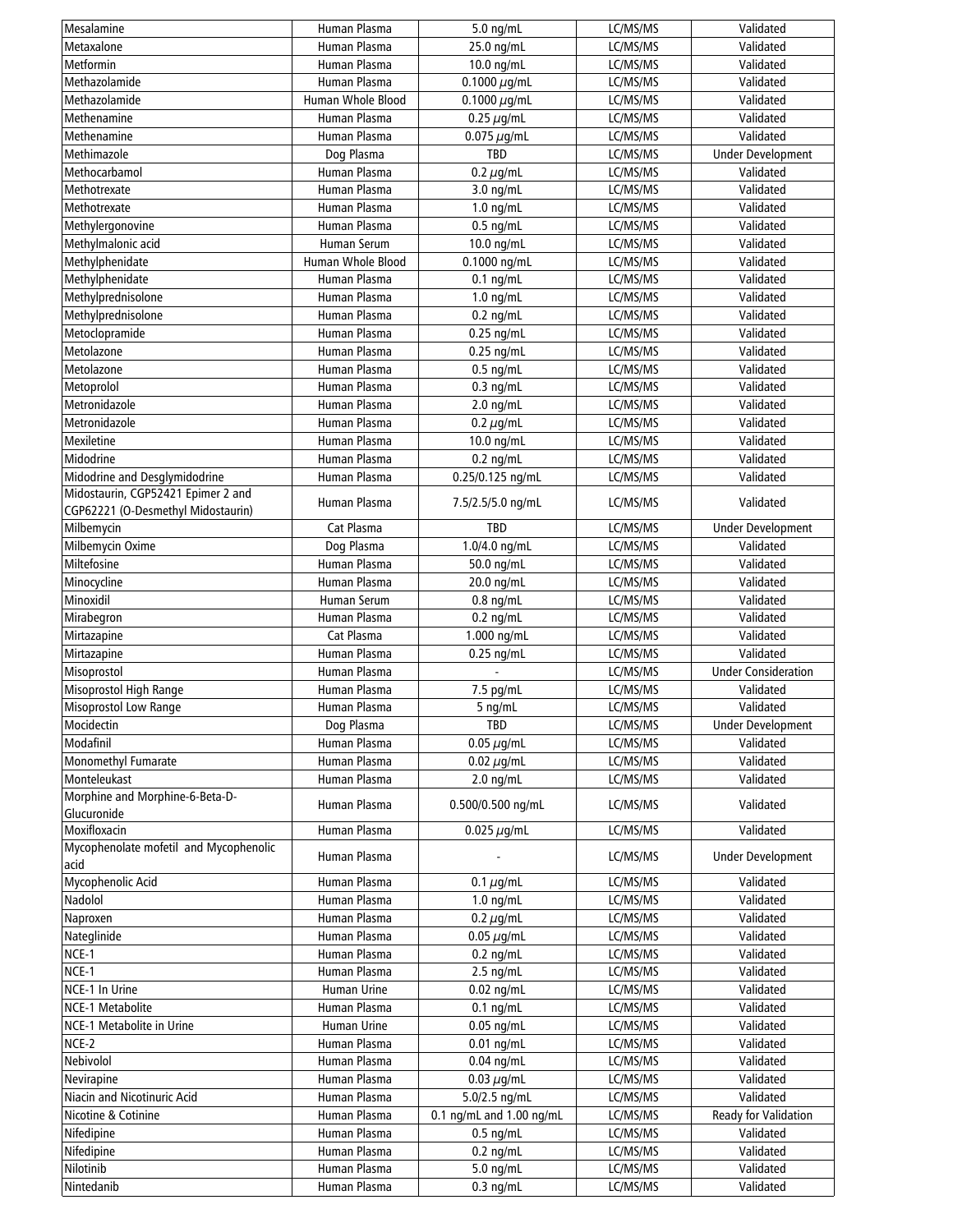| Nitisinone                                                                  | Human Plasma | $10 \text{ ng/mL}$         | LC/MS/MS             | Ready for Validation        |
|-----------------------------------------------------------------------------|--------------|----------------------------|----------------------|-----------------------------|
| Nitrofurantoin                                                              | Human Plasma | 5.0 ng/mL                  | LC/MS/MS             | Validated                   |
| Nitrofurantoin                                                              | Human Plasma | $1.0$ ng/mL                | LC/MS/MS             | Validated                   |
| Nitroglycerin                                                               | Human Plasma | TBD                        | LC/MS/MS             | <b>Under Consideration</b>  |
| Nitroso Bumetanide                                                          | Rat Plasma   | 25 pg/mL                   | LC/MS/MS             | Validated                   |
| Norethindrone                                                               | Human Plasma | $0.1$ ng/mL                | LC/MS/MS             | Validated                   |
| Norethindrone                                                               | Human Plasma | $0.2$ ng/mL                | LC/MS/MS             | Validated                   |
| Norethindrone                                                               | Human Plasma | $0.05$ ng/mL               | LC/MS/MS             | Validated                   |
| Norgestimate                                                                | Human Plasma | 20 pg/mL                   | LC/MS/MS             | Ready for Validation        |
| Norgestimate & 17-Desacetyl Norgestimate                                    | Human Plasma | 2.0/36.0 pg/mL             | LC/MS/MS             | <b>Revalidation Pending</b> |
| Nortriptyline and 10-Hydroxy Nortriptyline                                  | Human Plasma | $0.2/0.4$ ng/mL            | LC/MS/MS             | Validated                   |
| Octreotide                                                                  | Human Plasma |                            | LC/MS/MS             | <b>Under Development</b>    |
|                                                                             | Human Plasma |                            |                      | <b>Revalidation Pending</b> |
| Olanzapine                                                                  | Human Plasma | $0.1$ ng/ml                | LC/MS/MS             | Validated                   |
| Olaparib                                                                    |              | $0.05 \,\mu$ g/mL          | LC/MS/MS             |                             |
| Olmesartan                                                                  | Human Plasma | 10.0 ng/mL                 | LC/MS/MS             | Validated                   |
| Olopatadine                                                                 | Human Plasma | $0.05$ ng/mL               | LC/MS/MS             | Validated                   |
| Omeprazole                                                                  | Horse Plasma | $1$ ng/mL                  | LC/MS/MS             | Validated                   |
| Omeprazole                                                                  | Human Plasma | $2.0$ ng/mL                | LC/MS/MS             | Validated                   |
| Omeprazole                                                                  | Human Plasma | 5.0 ng/mL                  | LC/MS/MS             | Validated                   |
| Oseltamivir and Oseltamivir Carboxylic Acid                                 | Human Plasma | $0.5/5.0$ ng/mL            | LC/MS/MS             | Validated                   |
| Osimertinib                                                                 | Human Plasma | $0.5$ ng/mL                | LC/MS/MS             | Validated                   |
| Ospemifene                                                                  | Human Serum  | $3.0$ ng/mL                | LC/MS/MS             | Validated                   |
| Oxcarbazepine & 10,11-Dihydro-10-Hydroxy-<br>Carbamazepine                  | Human Plasma | $0.01/0.05 \mu q/mL$       | LC/MS/MS             | Validated                   |
| Oxcarbazepine & 10,11-Dihydro-10-Hydroxy-<br>Carbamazepine                  | Human Plasma | $0.02/0.08 \,\mu q/mL$     | LC/MS/MS             | Validated                   |
| Oxybutynin and Desethyl oxybutynin                                          | Human Plasma | 0.05/0.2 ng/mL             | LC/MS/MS             | Validated                   |
| Oxybutynin and N-Desethyl Oxybutynin                                        | Human Plasma | $0.15/0.3$ ng/mL           | LC/MS/MS             | Validated                   |
| Oxycodone                                                                   | Human Plasma | $0.2$ ng/mL                | LC/MS/MS             | Ready for Validation        |
| Oxymorphone                                                                 | Human Plasma |                            | LC/MS/MS             | <b>Under Consideration</b>  |
| Palbociclib                                                                 | Human Plasma | $0.5$ ng/mL                | LC/MS/MS             | Validated                   |
| Paliperidone                                                                | Human Plasma |                            | LC/MS/MS             | Validated                   |
|                                                                             |              | $0.2$ ng/mL                |                      |                             |
| Pantoprazole                                                                | Human Plasma | 10.0 ng/mL                 | LC/MS/MS             | Validated                   |
| Paroxetine                                                                  | Human Plasma | $0.2$ ng/mL                | LC/MS/MS             | Validated                   |
| Pazopanib                                                                   | Human Plasma | $0.5 \ \mu$ g/mL           | LC/MS/MS             | Validated                   |
| Pednisolone                                                                 | Dog Plasma   | $0.2$ ng/mL                | LC/MS/MS             | Validated                   |
| Perampanel                                                                  | Human Plasma | $1.0$ ng/mL                | LC/MS/MS             | Validated                   |
| Perindopril / Perindoprilat                                                 | Human Plasma | $0.5/0.2$ ng/mL            | LC/MS/MS             | Validated                   |
| Perindopril and Perindoprilat                                               | Human Plasma | $0.5/0.2$ ng/mL            | LC/MS/MS             | <b>Revalidation Pending</b> |
| Perphenazine                                                                | Human Plasma | $0.015$ ng/mL              | LC/MS/MS             | Validated                   |
| Phenazopyridine                                                             | Human Plasma | $0.2$ ng/mL                | LC/MS/MS             | Validated                   |
| Phenazopyridine & 2,6 Diamino-5-phenylazo-<br>pyridine-3-ol & acetaminophen | Human urine  | 6.0/100.0/60.0 ng/mL       | LC/MS/MS             | <b>Revalidation Pending</b> |
| Phentermine and Topiramate                                                  | Human Plasma |                            | LC/MS/MS             | <b>Under Consideration</b>  |
| Phenylpropanolamine                                                         | Dog Plasma   | 5 ng/mL                    | LC/MS/MS             | Validated                   |
| Phenytoin                                                                   | Human Plasma | 10.0 $\mu$ g/mL            | LC/MS/MS             | Validated                   |
| Pimavanserin                                                                | Human Plasma |                            |                      | Validated                   |
| Pimobendan                                                                  | Dog Plasma   | $0.1$ ng/mL<br>1.000 ng/mL | LC/MS/MS<br>LC/MS/MS | Validated                   |
|                                                                             |              |                            |                      |                             |
| Pimobendan                                                                  | Dog Plasma   | 0.500 ng/mL                | LC/MS/MS             | Validated                   |
| Pindolol                                                                    | Human Plasma | $1.0$ ng/mL                | LC/MS/MS             | Validated                   |
| Pioglitazone, Hydroxy pioglitazone and Keto<br>pioglitazone                 | Human Plasma | 5.0/2.5/2.5 ng/mL          | LC/MS/MS             | Validated                   |
| Piperaquine                                                                 | Human Plasma |                            | LC/MS/MS             | <b>Under Consideration</b>  |
| Pirfenidone                                                                 | Human Plasma | 0.05 $\mu$ g/mL            | LC/MS/MS             | Validated                   |
| Pitavastatin                                                                | Human Plasma | $0.2$ ng/mL                | LC/MS/MS             | Validated                   |
| Pitolisant                                                                  | Human Plasma |                            | LC/MS/MS             | <b>Under Consideration</b>  |
| Pomalidomide                                                                | Human Plasma | $0.2$ ng/mL                | LC/MS/MS             | Validated                   |
| Posaconazole                                                                | Human Plasma | $2.0$ ng/mL                | LC/MS/MS             | Validated                   |
| Potassium                                                                   | Human urine  | 100.0 $\mu$ g/mL           | ICP-OES              | <b>Revalidation Pending</b> |
| Pramipexole                                                                 | Human Plasma | 10.0 pg/mL                 | LC/MS/MS             | Validated                   |
| Prasugrel active metabolite (R138727)                                       | Human Plasma | $0.2$ ng/mL                | LC/MS/MS             | Validated                   |
| Prasugrel inactive metabolite (R95913)                                      | Human Plasma | $0.25$ ng/mL               | LC/MS/MS             | Validated                   |
| Pravastatin                                                                 | Human Plasma | $0.4$ ng/mL                | LC/MS/MS             | <b>Revalidation Pending</b> |
| Prazigantel                                                                 | Dog Plasma   | 5 ng/mL                    | LC/MS/MS             | Validated                   |
|                                                                             |              |                            |                      |                             |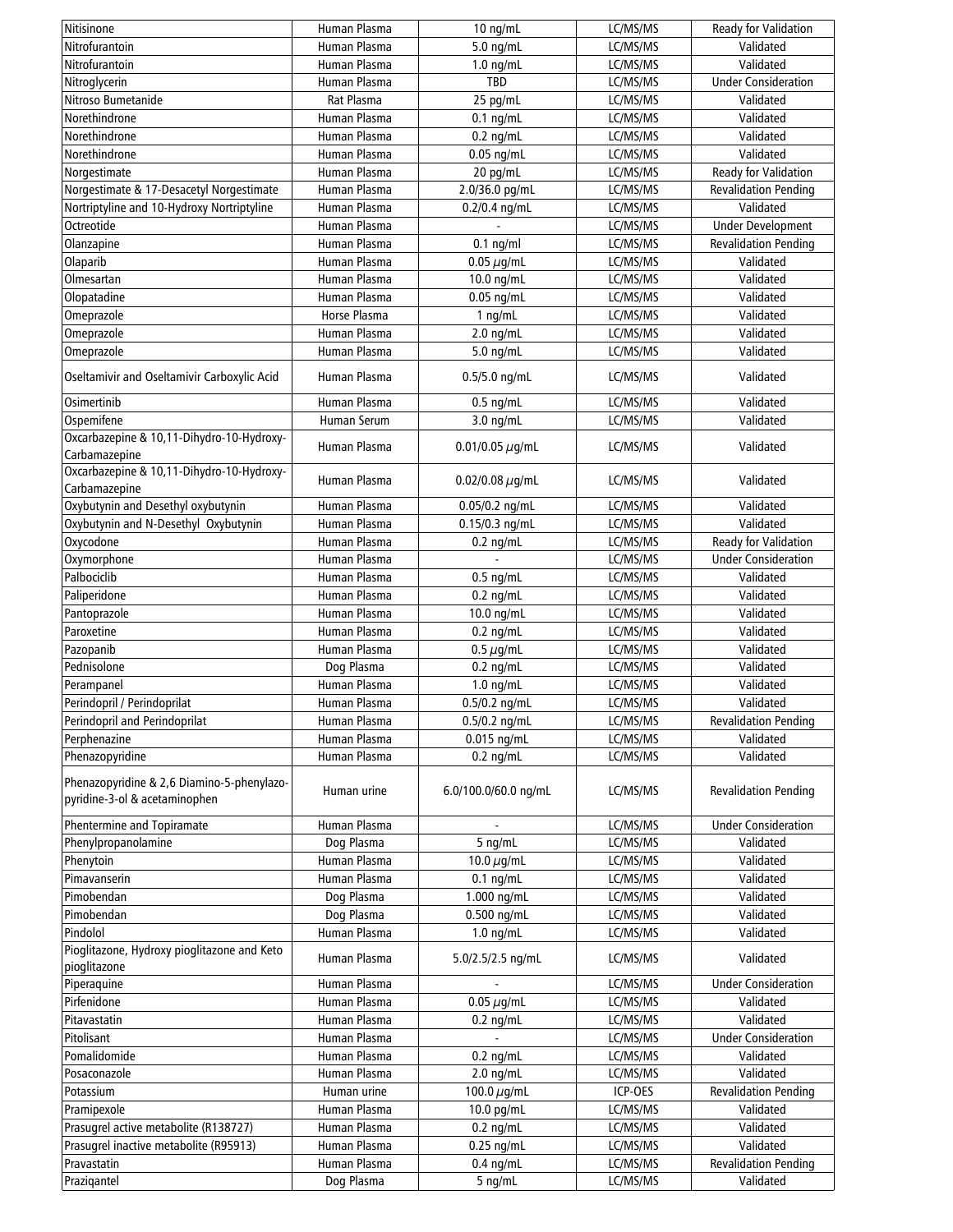| Prazigantel                              | Cat Plasma        | 5 ng/mL                | LC/MS/MS | Validated                   |
|------------------------------------------|-------------------|------------------------|----------|-----------------------------|
| Prazosin                                 | Human Plasma      | $0.2$ ng/mL            | LC/MS/MS | Validated                   |
| Prazosin                                 | Human Plasma      | $0.2$ ng/mL            | LC/MS/MS | Validated                   |
| Prednisolone                             | Human Plasma      | $1.0$ ng/mL            | LC/MS/MS | Validated                   |
| Prednisone and prednisolone              | Human Plasma      | $0.2/2.0$ ng/mL        | LC/MS/MS | Validated                   |
| Pregabalin                               | Human Plasma      | $0.05 \mu$ g/mL        | LC/MS/MS | Validated                   |
| Pregabalin                               | Human Plasma      | $0.01 \mu q/mL$        | LC/MS/MS | Validated                   |
| Prochlorperazine                         | Human Plasma      | 5.0 pg/mL              | LC/MS/MS | Validated                   |
| Progesterone                             | Human Plasma      | $0.5$ ng/mL            | LC/MS/MS | Validated                   |
| Progesterone                             | Human Plasma      | $0.05$ ng/mL           | LC/MS/MS | Validated                   |
| Promethazine                             | Human Plasma      | $0.5$ ng/mL            | LC/MS/MS | Validated                   |
| Propafenone and 5-Hydroxy Propafenone    | Human Plasma      | 0.2/0.1 ng/mL          | LC/MS/MS | Validated                   |
| Propranolol and 4-Hydroxy Propranolol    | Human Plasma      | 1.0/0.2 ng/mL          | LC/MS/MS | Validated                   |
| Pyridostigmine                           | Human Plasma      | $0.75$ ng/mL           | LC/MS/MS | Validated                   |
| Quetiapine                               | Human Plasma      | $1.0$ ng/mL            | LC/MS/MS | Validated                   |
| Rabeprazole                              | Human Plasma      | $2.0$ ng/mL            | LC/MS/MS | Validated                   |
| Raloxifene, Raloxifene 4 glucuronide and |                   |                        |          |                             |
| Raloxifene 6 glucuronide                 | Human Plasma      | 0.01/4.0/0.8 ng/mL     | LC/MS/MS | <b>Revalidation Pending</b> |
| Ramipril and Ramiprilat                  | Human Plasma      | $0.1/0.1$ ng/mL        | LC/MS/MS | Validated                   |
| Ranitidine                               | Human Plasma      | $10$ ng/mL             | LC/MS/MS | Validated                   |
| Ranolazine                               | Human Plasma      | $5.0$ ng/mL            | LC/MS/MS | Validated                   |
| Rapamycin                                | Dog Whole Blood   | $0.5$ ng/mL            | LC/MS/MS | Validated                   |
| Rapamycin                                | Cat Whole Blood   | $0.5$ ng/mL            | LC/MS/MS | Validated                   |
| Rasagiline                               | Human Plasma      | $0.01$ ng/mL           | LC/MS/MS | Validated                   |
| Remdesivir & GS-441524                   | Human Plasma      | 20.0/1.0 ng/mL         | LC/MS/MS | Validated                   |
|                                          | Human Plasma      |                        |          | Validated                   |
| Repaglinide<br>Ribavirin                 |                   | $0.2$ ng/mL            | LC/MS/MS |                             |
|                                          | Human whole blood | $0.02$ ug/mL           | LC/MS/MS | Validated                   |
| Ribavirin                                | Human Plasma      | $0.02$ ug/mL           | LC/MS/MS | Validated                   |
| Ribavirin                                | Human Plasma      | 20.0 ng/mL             | LC/MS/MS | Validated                   |
| <b>Ribavirin Total</b>                   | Human whole blood | 0.2521 ng/mL           | LC/MS/MS | Validated                   |
| <b>Ribavirin Total</b>                   | Human Plasma      | 0.2521 ng/mL           | LC/MS/MS | Validated                   |
| Ribavirin triphosphate                   | Human Plasma      | 100 ng/mL              | LC/MS/MS | <b>Under Consideration</b>  |
| Ribavirin triphosphate                   | Human Whole Blood | 100 ng/mL              | LC/MS/MS | <b>Under Consideration</b>  |
| Ribociclib                               | Human Plasma      | $2.0$ ng/mL            | LC/MS/MS | Validated                   |
| Rifabutin                                | Human Plasma      | $2$ ng/mL              | LC/MS/MS | Validated                   |
| Rifabutin                                | Human Plasma      | $3.0$ ng/mL            | LC/MS/MS | Validated                   |
| Rifaximin                                | Human Plasma      | 5.0 pg/mL              | LC/MS/MS | Validated                   |
| Rifaximin High Range                     | Human Plasma      | 20.0 pg/mL             | LC/MS/MS | Validated                   |
| Rifaximin Low Range                      | Human Plasma      | 5.0 pg/mL              | LC/MS/MS | Validated                   |
| Rilpivirine                              | Human Plasma      | $0.5$ ng/mL            | LC/MS/MS | Validated                   |
| Risperidone                              | Human Plasma      | $0.1$ ng/mL            | LC/MS/MS | <b>Revalidation Pending</b> |
| Rivaroxaban                              | Human Plasma      | $1.0$ ng/mL            | LC/MS/MS | Validated                   |
| Rivastigmine                             | Human Plasma      | 50 pg/mL               | LC/MS/MS | Ready for Validation        |
| Rivastigmine                             | Human Plasma      | $0.05$ ng/mL           | LC/MS/MS | Validated                   |
| Rizatriptan                              | Human Plasma      | $0.2$ ng/mL            | LC/MS/MS | Validated                   |
| Roflumilast                              | Human Plasma      | $0.08$ ng/mL           | LC/MS/MS | Validated                   |
| Rosuvastatin                             | Human Plasma      | $0.5$ ng/mL            | LC/MS/MS | Validated                   |
| Rosuvastatin & N-Desmethyl Rosuvastatin  | Human Plasma      | $0.1/0.4$ ng/mL        | LC/MS/MS | <b>Revalidation Pending</b> |
| Rotigotine                               | Human Plasma      | $4.0$ pg/mL            | LC/MS/MS | Validated                   |
| Roxithromycin                            | Human Plasma      | $0.06 \,\mu$ g/mL      | LC/MS/MS | Validated                   |
| Rufinamide                               | Human Plasma      | 20.0 ng/mL             | LC/MS/MS | Validated                   |
| Ruxolitinib                              | Human Plasma      |                        | LC/MS/MS | <b>Under Consideration</b>  |
| $S-(+)$ -Manidipine and R-(-)-Manidipine | Human Plasma      | 0.05 (R)/0.05(S) ng/mL | LC/MS/MS | Validated                   |
| Sacubitril and Valsartan                 | Human Plasma      | 0.01/0.02 $\mu$ g/mL   | LC/MS/MS | Validated                   |
| Sacubitril and Valsartan                 | Human Plasma      | $2.5/5.0$ ng/mL        | LC/MS/MS | Validated                   |
| Sacubitrilat                             | Human Plasma      | $0.025 \mu$ g/mL       | LC/MS/MS | Validated                   |
| Sacubritil                               | Human Plasma      | $10.0$ ng/mL           | LC/MS/MS | Validated                   |
| Safinamide                               | Human Plasma      | $5.0$ ng/mL            | LC/MS/MS | Validated                   |
| Salsalate                                | Human Plasma      | 0.125 $\mu$ g/mL       | LC/MS/MS | Validated                   |
| Scopolamine                              | Human Plasma      | $1.0$ pg/mL            | LC/MS/MS | Validated                   |
| Selexipag and ACT-333679                 | Human Plasma      | $0.2/0.2$ ng/mL        | LC/MS/MS | Validated                   |
| Selexipag and ACT-333679                 | Human Plasma      | 0.05/0.05 ng/mL        | LC/MS/MS | Validated                   |
| Sertraline                               | Human Plasma      |                        | LC/MS/MS | <b>Under Development</b>    |
| Sertraline and N-Desmethylsertraline     | Human Plasma      | 0.5/0.5 ng/mL          | LC/MS/MS | <b>Revalidation Pending</b> |
| Sildenafil/N-desmethyl Sildenafil        | Human Plasma      | 1.000 ng/mL            | LC/MS/MS | Validated                   |
| Silodosin & Silodosin Glucuronide        | Human Plasma      | 0.2/0.3 ng/mL          | LC/MS/MS | Validated                   |
|                                          |                   |                        |          |                             |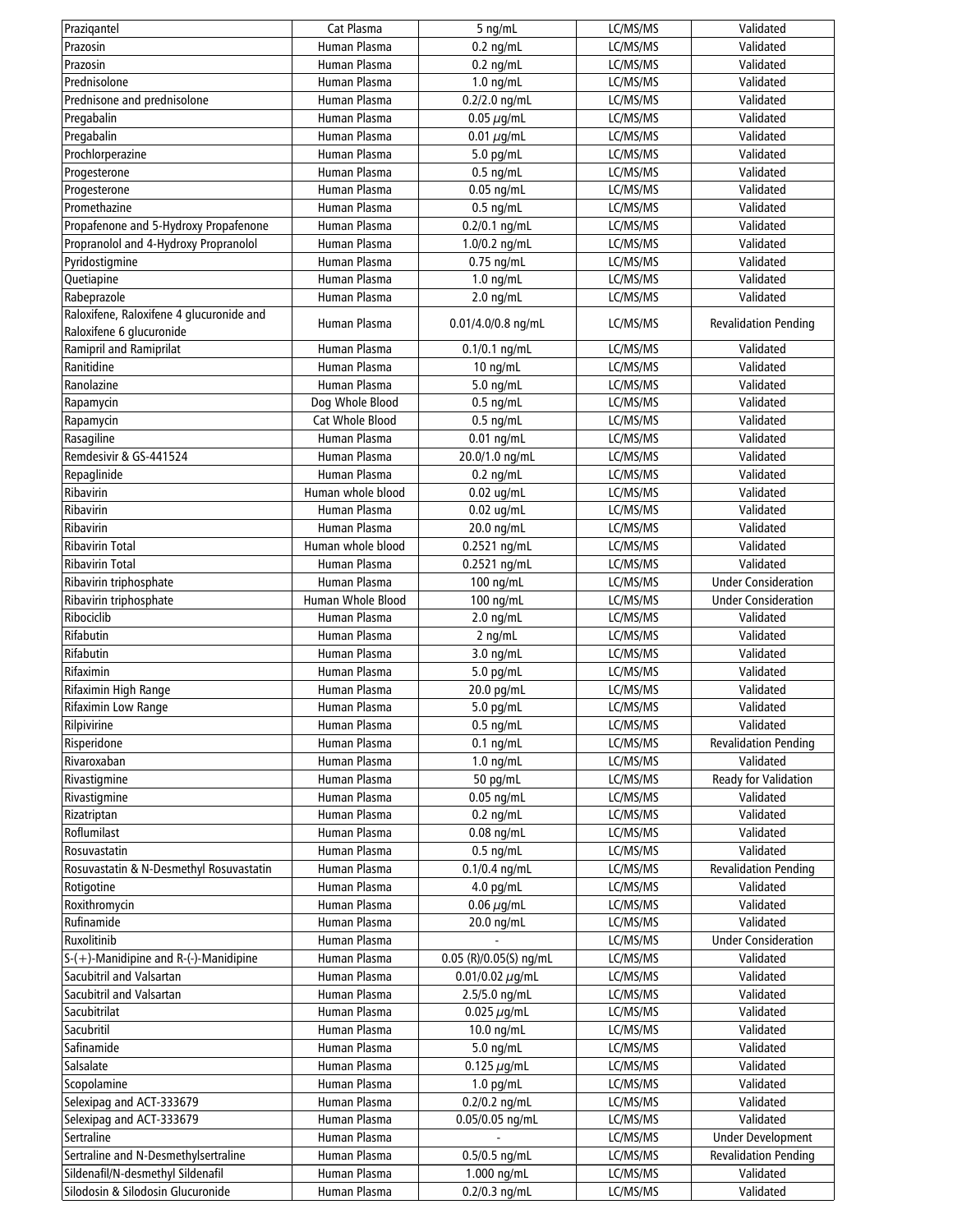| Simvastatin                                      | Human Plasma                 | $0.2$ ng/mL          | LC/MS/MS | Validated                   |
|--------------------------------------------------|------------------------------|----------------------|----------|-----------------------------|
| Simvastatin and Simvastatin Acid                 | Human Plasma                 | 0.2/0.05 ng/mL       | LC/MS/MS | Validated                   |
| <b>Sirolimus</b>                                 | Human Blood                  | $0.15$ ng/mL         | LC/MS/MS | Validated                   |
| Sitagliptin                                      | Human Plasma                 | $2.0$ ng/mL          | LC/MS/MS | Validated                   |
| Sofosbuvir and Sofosbuvir metabolite<br>GS331007 | Human Plasma                 | 5.0/5.0 ng/mL        | LC/MS/MS | Validated                   |
| Sofosbuvir and Velpatasvir                       | Human Plasma                 | 20.0/8.0 ng/mL       | LC/MS/MS | Validated                   |
| Solifenacin                                      | Human Plasma                 | $0.1$ ng/mL          | LC/MS/MS | Validated                   |
| Sorafenib                                        | Human Plasma                 | 20.0 ng/mL           | LC/MS/MS | Validated                   |
| Spironolactone                                   | Human Plasma                 | $0.5$ ng/mL          | LC/MS/MS | Validated                   |
| Sulfadoxine and Pyrimethamine                    | Human Plasma                 | 1.5/0.004 $\mu$ g/mL | LC/MS/MS | Validated                   |
| Sumatriptan                                      | Human Plasma                 | $1.0$ ng/mL          | LC/MS/MS | Validated                   |
| Sunitinib                                        | Human Plasma                 | $0.6$ ng/mL          | LC/MS/MS | Validated                   |
| Sunitinib                                        | Human Plasma                 | $1.0$ ng/mL          | LC/MS/MS | Validated                   |
| <b>Tacrolimus</b>                                | Human Blood                  | $0.2$ ng/mL          | LC/MS/MS | Validated                   |
| <b>Tadalafil</b>                                 | Human Plasma                 |                      | LC/MS/MS | Validated                   |
|                                                  |                              | $2.0$ ng/mL          |          |                             |
| <b>Tadalafil</b><br><b>Tafamidis</b>             | Human Plasma<br>Human Plasma | 2.000 ng/mL          | LC/MS/MS | Validated                   |
|                                                  |                              | 0.025 $\mu$ g/mL     | LC/MS/MS | Validated                   |
| Tamoxifen                                        | Human Plasma                 | $0.5$ ng/mL          | LC/MS/MS | Validated                   |
| Tamsulosin                                       | Human Plasma                 | $0.2$ ng/mL          | LC/MS/MS | Validated                   |
| Telmisartan                                      | Human Plasma                 | $0.5$ ng/mL          | LC/MS/MS | Validated                   |
| Teneligliptin                                    | Human Plasma                 | $1.0$ ng/mL          | LC/MS/MS | Validated                   |
| Tenofovir                                        | Human Plasma                 | 3.0 ng/mL            | LC/MS/MS | Validated                   |
| Tenofovir Alafenamide                            | Human Plasma                 | $1.0$ ng/mL          | LC/MS/MS | Validated                   |
| Teriflunomide                                    | Human Plasma                 | $0.02 \ \mu$ g/mL    | LC/MS/MS | Validated                   |
| Testosterone                                     | <b>Human Serum</b>           | 0.05000 ng/mL        | LC/MS/MS | Validated                   |
| Tetrabenazine and Hydroxy Tetrabenazine          | Human Plasma                 | 0.005/0.5 ng/mL      | LC/MS/MS | Validated                   |
| Thalidomide                                      | Human Plasma                 | $10.0$ ng/mL         | LC/MS/MS | Validated                   |
| Theophylline                                     | Human Plasma                 | $0.05 \,\mu$ g/mL    | LC/MS/MS | Validated                   |
| Thiothixene                                      | Human Plasma                 | 0.05000 ng/mL        | LC/MS/MS | Validated                   |
| Ticagrelor and AR-C124910XX                      | Human Plasma                 | 8.0/2.0 ng/mL        | LC/MS/MS | Validated                   |
| Tiopronin                                        | Human Plasma                 |                      | LC/MS/MS | <b>Under Development</b>    |
| Tiotropium                                       | Human Plasma                 | 0.2000 pg/mL         | LC/MS/MS | Validated                   |
| Tizanidine                                       | Human Plasma                 | $0.05$ ng/mL         | LC/MS/MS | Validated                   |
| Tizanidine                                       | Human Plasma                 | $0.1$ ng/mL          | LC/MS/MS | Validated                   |
| Tizoxanide                                       | Human Plasma                 | 0.1 $\mu$ g/mL       | LC/MS/MS | Validated                   |
| Tofacitinib                                      | Human Plasma                 | $0.5$ ng/mL          | LC/MS/MS | Validated                   |
| Tolterodine and 5-Hydroxy methyl                 |                              |                      |          |                             |
| tolterodine                                      | Human Plasma                 | 0.02/0.02 ng/mL      | LC/MS/MS | Validated                   |
| Tolvaptan                                        | Human Plasma                 | $0.5$ ng/mL          | LC/MS/MS | Validated                   |
| Topiramate                                       | Human Plasma                 | $2.0$ ng/mL          | LC/MS/MS | Validated                   |
| Topiramate                                       | Human Plasma                 | 50.0 ng/mL           | LC/MS/MS | Validated                   |
| Toremifene                                       | Human Plasma                 | 5.0 ng/mL            | LC/MS/MS | Validated                   |
| Torsemide                                        | Human Plasma                 |                      | LC/MS/MS | <b>Under Consideration</b>  |
| Total Iron (Ferrous Sulfate)                     | Human Serum                  |                      | ICP-MS   | <b>Under Development</b>    |
| Total Iron (Iron Sucrose)                        | <b>Human Serum</b>           |                      | ICP-MS   | <b>Under Development</b>    |
| <b>Total Paclitaxel</b>                          | Human Plasma                 | 0.1 $\mu$ g/mL       | LC/MS/MS | Validated                   |
| Tramadol                                         | Human Plasma                 | $1.0$ ng/mL          | LC/MS/MS | Validated                   |
| Tramadol & O-Desmethyltramadol                   | Human Plasma                 | 1.0/0.5 ng/mL        | LC/MS/MS | <b>Revalidation Pending</b> |
| <b>Trandolapril and Trandolaprilat</b>           | Human Plasma                 | $0.05/0.1$ ng/mL     | LC/MS/MS | Validated                   |
| Transferrin Bound Iron (TBI) (Ferric             |                              |                      |          |                             |
| carboxymaltose)                                  | Human Serum                  |                      | ICP-MS   | <b>Under Development</b>    |
| Transferrin Bound Iron (TBI) (Ferrous Sulfate)   | Human Serum                  |                      | ICP-MS   | <b>Under Development</b>    |
| Transferrin Bound Iron (TBI) (Ferumoxytol)       | Human Serum                  |                      | ICP-MS   | <b>Under Development</b>    |
| Transferrin Bound Iron (TBI) (Iron Sucrose)      | Human Serum                  |                      | ICP-MS   | <b>Under Development</b>    |
| Trazodone                                        | Human Plasma                 | 20.0 ng/mL           | LC/MS/MS | <b>Revalidation Pending</b> |
| Trazodone and M-CPP                              | Human Plasma                 | 10.0/0.5 ng/mL       | LC/MS/MS | <b>Revalidation Pending</b> |
| Tremaprazine                                     | Dog Plasma                   | 50 pg/mL             | LC/MS/MS | Validated                   |
| Triamcinolone                                    | Human Plasma                 |                      | LC/MS/MS | <b>Under Consideration</b>  |
| <b>Triamcinolone Acetonide</b>                   | Human Plasma                 | $0.05$ ng/mL         | LC/MS/MS | Validated                   |
| <b>Triamcinolone Acetonide</b>                   | Human Plasma                 | 5.0 pg/mL            | LC/MS/MS | Validated                   |
| Triamterene                                      | Human Plasma                 | 3.0 ng/mL            | LC/MS/MS | Validated                   |
| Triamterene and Hydrochlorothiazide              | Human Plasma                 | 2.0/0.5 ng/mL        | LC/MS/MS | Validated                   |
| Triazolam                                        | Human Plasma                 | $0.1$ ng/mL          | LC/MS/MS | Validated                   |
| Trichloroethanol High range                      | Human Plasma                 | $0.1$ ug/mL          | LC/MS/MS | Validated                   |
|                                                  |                              |                      |          |                             |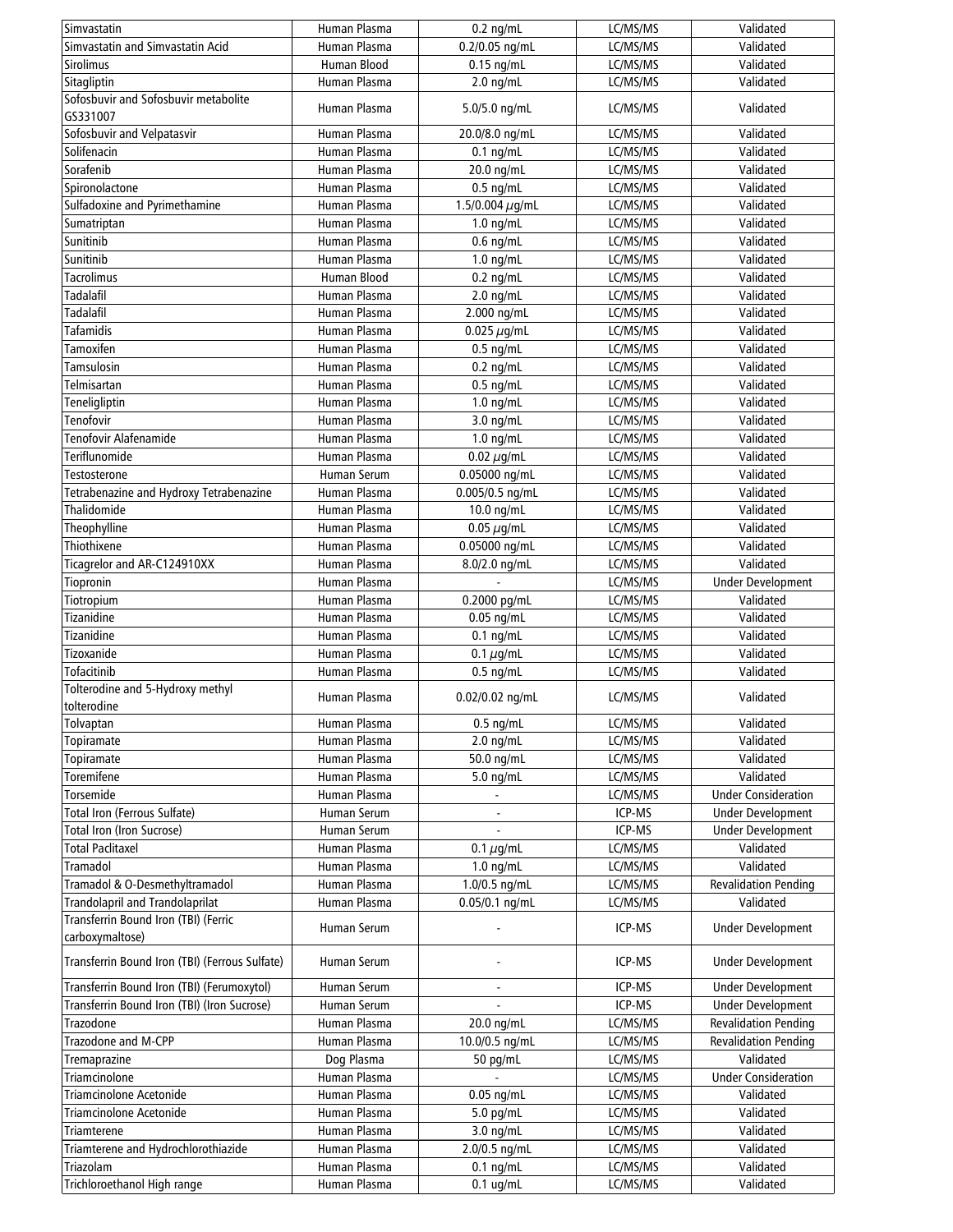| Trichloroethanol low range                                                           | Human Plasma        | 10 ng/mL                   | LC/MS/MS | Validated                   |
|--------------------------------------------------------------------------------------|---------------------|----------------------------|----------|-----------------------------|
| Trientine / N1-Acetyl Trientine                                                      | Human Plasma        | 10/2.5 ng/mL               | LC/MS/MS | Validated                   |
| Trimetazidine                                                                        | Human Plasma        | $0.5$ ng/mL                | LC/MS/MS | Validated                   |
| Trospium                                                                             | Human Plasma        | $0.04$ ng/mL               | LC/MS/MS | Validated                   |
| Trospium                                                                             | Human Plasma        | $0.06$ ng/mL               | LC/MS/MS | Validated                   |
| Ulipristal acetate                                                                   | Human Plasma        | $0.1$ ng/mL                | LC/MS/MS | Ready for Validation        |
| <b>Ulipristal Acetate</b>                                                            | <b>Human Plasma</b> | $2.0$ ng/mL                | LC/MS/MS | <b>Revalidation Pending</b> |
| <b>Unbound Paclitaxel</b>                                                            | Human Plasma        | $5.0$ ng/mL                | LC/MS/MS | Validated                   |
| Unbound Saroglitazar (NCE-1)                                                         | <b>Human Plasma</b> | 5.0 pg/mL                  | LC/MS/MS | Validated                   |
| Ursodiol, Glycoursodeoxycholic acid (GUDCA)<br>and Tauroursodeoxycholic acid (TUDCA) | Human Plasma        | 0.07/0.07/0.007 $\mu$ g/mL | LC/MS/MS | Validated                   |
| Ursodiol, Glycoursodeoxycholic acid (GUDCA)<br>and Tauroursodeoxycholic acid (TUDCA) | Human Plasma        | $0.1/0.07/0.002 \mu q/mL$  | LC/MS/MS | Validated                   |
| Valacyclovir & Acyclovir                                                             | Human Plasma        | 3.0/40.0 ng/mL             | LC/MS/MS | Validated                   |
| Valbenazine and a-Dihydrotetrabenazine                                               | Human Plasma        | 9.0/0.3 ng/mL              | LC/MS/MS | Validated                   |
| <b>Valproic Acid</b>                                                                 | <b>Human Plasma</b> | $0.5 \mu$ g/mL             | LC/MS/MS | Validated                   |
| Valsartan                                                                            | <b>Human Plasma</b> | $0.01 \mu$ g/mL            | LC/MS/MS | Validated                   |
| Vancomycin                                                                           | Human Plasma        | $0.5 \mu$ g/mL             | LC/MS/MS | Validated                   |
| Vardenafil                                                                           | Human Plasma        | $0.125$ ng/mL              | LC/MS/MS | Validated                   |
| Varenicline                                                                          | Human Plasma        | $0.05$ ng/mL               | LC/MS/MS | Validated                   |
| Venetoclax                                                                           | Human Plasma        | $4.0$ ng/mL                | LC/MS/MS | Validated                   |
| Venlafaxine and O-Desmethylvenlafaxine                                               | Human Plasma        | 2.0/3.0 ng/mL              | LC/MS/MS | Validated                   |
| Verapamil and Norverapamil                                                           | Human Plasma        | $1.0/1.0$ ng/mL            | LC/MS/MS | Validated                   |
| Vigabatrin                                                                           | Human Plasma        | $0.2 \mu$ g/mL             | LC/MS/MS | Validated                   |
| Vilazodone                                                                           | <b>Human Plasma</b> | $0.1$ ng/mL                | LC/MS/MS | Validated                   |
| Vildagliptin                                                                         | <b>Human Plasma</b> | $2.0$ ng/mL                | LC/MS/MS | Validated                   |
| Voriconazole                                                                         | <b>Human Plasma</b> | 10.0 ng/mL                 | LC/MS/MS | Validated                   |
| Vortioxetine                                                                         | Human Plasma        | $0.05$ ng/mL               | LC/MS/MS | Validated                   |
| Warfarin                                                                             | Human Plasma        | 10.0 ng/mL                 | LC/MS/MS | Validated                   |
| Zafirlukast                                                                          | Human Plasma        | $2.0$ ng/mL                | LC/MS/MS | Validated                   |
| Zidovudine and Lamivudine                                                            | Human Plasma        | 6.0/6.0 ng/mL              | LC/MS/MS | Validated                   |
| Zileuton                                                                             | Human Plasma        | $0.03 \mu$ g/mL            | LC/MS/MS | Validated                   |
| Ziprasidone                                                                          | Human Plasma        | $0.5$ ng/mL                | LC/MS/MS | Validated                   |
| Zolpidem                                                                             | Human Plasma        | $0.5$ ng/mL                | LC/MS/MS | Validated                   |

Last Updated on 6th April 2022

**[Back](#page-0-0)**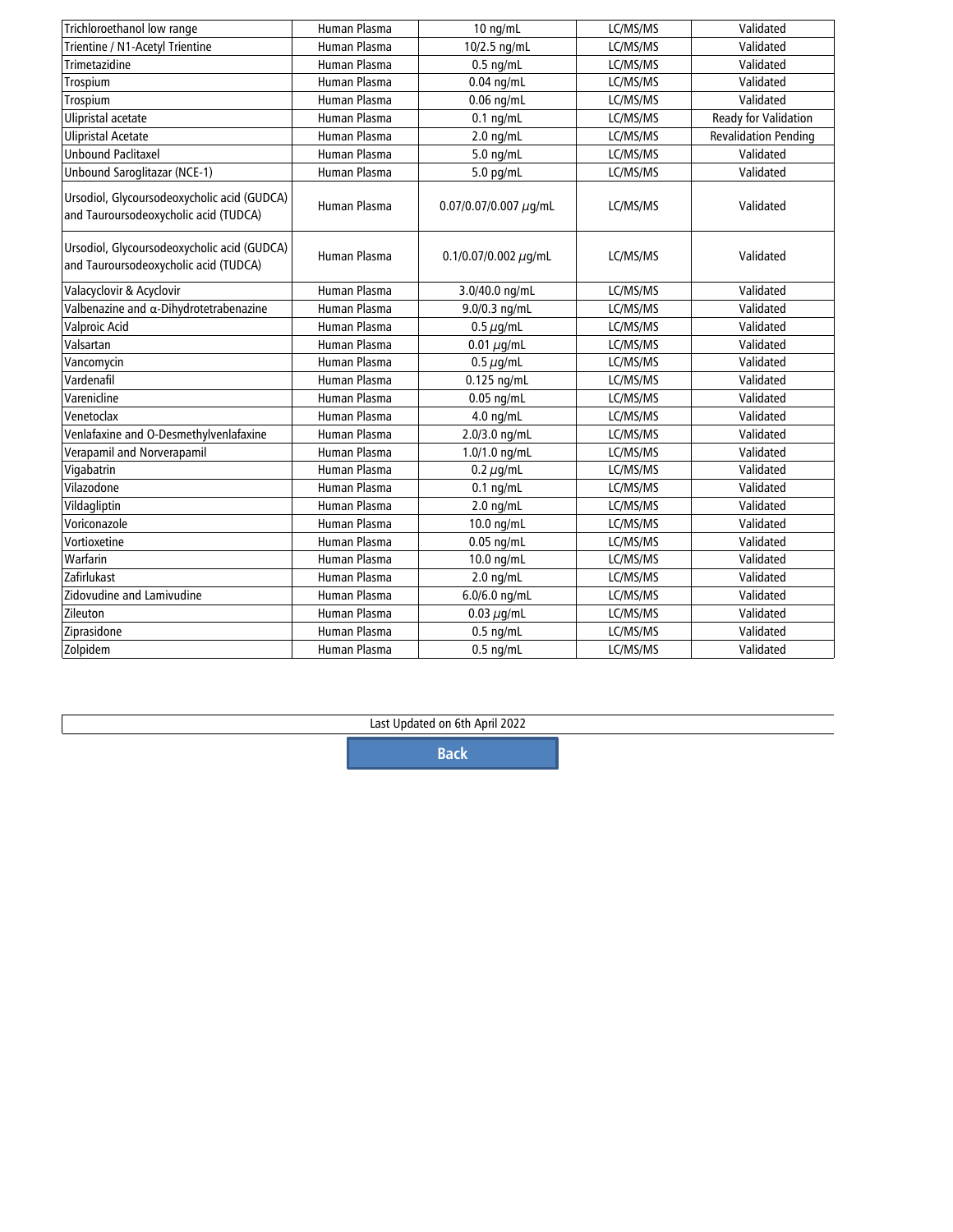## <span id="page-11-0"></span>**YEARS OF<br>EXCELLENCE<br>IN RESEARCH** 17

## **Assay List - Large Molecules**

cliantha<sup>®</sup><br>research

| <b>Pharmacokinetics (PK) assay</b><br>Human Serum<br>100 ng/mL<br><b>ELISA</b><br>Etanercept<br><b>ELISA</b><br>Trastuzumab<br>Human Serum<br>312.5 ng/mL<br>Adalimumab<br><b>ELISA</b><br><b>Human Serum</b><br>205.808 ng/mL<br>Rituximab<br>ELISA<br>0.391 ng/mL<br><b>Human Serum</b><br>Levothyroxine<br>ELISA<br>Human Serum<br>$3.5 \mu g/dL$<br>Lio thyronine<br>Human Serum<br>$0.5$ ng/mL<br><b>ELISA</b><br>Erythropoietin<br>Human Serum<br>3.5 mIU/mL<br><b>ELISA</b><br>Bevacizumab<br><b>Human Serum</b><br>200.0 ng/mL<br><b>ELISA</b><br>Follicle stimulating hormone (FSH)<br>CMIA<br><b>Human Serum</b><br>30.0 pg/mL<br>GCSF<br>250.0 pg/mL<br><b>ELISA</b><br>Human Serum<br>Peg-GCSF<br><b>ELISA</b><br>Human Serum<br>250.0 pg/mL<br>Teriparatide<br><b>ELISA</b><br>Human Plasma<br>20.0 pg/mL<br>Anti-Heparin-PF4<br><b>NA</b><br><b>ELISA</b><br><b>Human Serum</b><br>Vitamin B12<br>80.0 pg/mL<br><b>CMIA</b><br>Human Serum<br>Vitamin B12<br>Human Urine<br>80.0 pg/mL<br><b>CMIA</b><br><b>Immunogenicity (ADA &amp; NAB) assay</b><br>Erythropoietin Anti-drug antibody (ADA) assay<br><b>Human Serum</b><br><b>ELISA</b><br>248.480 ng/mL<br>Rituximab Anti-drug antibody (ADA) assay<br><b>Human Serum</b><br>59.000 ng/mL<br><b>ELISA</b><br>Bevacizumab Anti-drug antibody (ADA) assay<br>51.000 ng/mL<br><b>ELISA</b><br>Human Serum<br>Adalimumab Anti-drug antibody (ADA) assay<br><b>ELISA</b><br>Human Serum<br>104.650 ng/mL<br>GCSF Anti-drug antibody (ADA) assay<br><b>Human Serum</b><br><b>ELISA</b><br>Anti-Heparin-PF4<br><b>ELISA</b><br>Human Plasma<br>Trastuzumab Anti-drug antibody (ADA) assay<br>ELISA<br>100.000 ng/mL<br>Human Serum<br>Bevacizumab Neutralizing antibody (NAb) assay<br><b>ELISA</b><br>Human Serum<br>452.000 ng/mL<br>Cell based<br>Adalimumab Neutralizing antibody (NAb) assay<br>Human Serum<br>500.000 ng/mL<br>Rituximab Neutralizing antibody (NAb) assay<br>Cell based<br>Human Serum<br>Rituximab Neutralizing antibody (NAb) assay<br><b>Human Serum</b><br>750.000 ng/mL<br><b>ELISA</b><br>Pharmacocodynamics (PD) assay<br>Insulin Like Growth Factor-I (IGF-I)<br>Human Serum<br><b>ELISA</b><br>0.094 ng/mL<br><b>ELISA</b><br>Growth Hormone<br>Human Serum<br>75.0 pg/mL<br>Tissue factor pathway inhibitor (TFPI)<br><b>ELISA</b><br>Human Plasma<br>31.25 ng/mL<br>Chromogenic<br>Enoxaparin Sodium Anti Factor IIa<br>Human Plasma<br>0.030 IU/mL<br>Enoxaparin Sodium Anti Factor Xa (Chromogenic assay)<br>Human Plasma<br>0.050 IU/mL<br>Chromogenic<br>Human Plasma<br>0.075 IU/mL<br>Enoxaparin sodium Anti Factor Xa (Clotting assay)<br>Clot based<br><b>LMWH for APTT</b><br><b>NA</b><br>Clot based<br>Human Plasma<br><b>LMWH Anti Factor IIa</b><br>0.030 IU/mL<br>Human Plasma<br>Chromogenic<br>0.050 IU/mL<br>LMWH Anti Factor Xa<br>Human Plasma<br>Chromogenic<br>Hep test (LMWH by Anti-Xa)<br>Human Plasma<br>0.075 IU/mL<br>Clot based<br>ELISA<br>78.1 pg/mL<br>Her2<br>Human Serum<br>Chromogenic (GOD-POD)<br>Glucose<br>Human Serum<br>25 mg/dL<br>Hemolytic potential of drug<br>Human blood<br>Chromogenic<br>Ghrelin<br>46.875 pg/mL<br>Human Serum<br>ELISA<br>2.000 ng/mL<br>Leptin<br>Human Serum<br><b>ELISA</b><br>Adiponectin<br><b>ELISA</b><br>Human Serum<br>$0.1$ ug/mL<br>Immunoglobulin G (IgG)<br>Turbidimetric<br>Human Serum<br>$3.0$ g/L<br>Immunoglobulin M (IgM)<br>Turbidimetric<br>Human Serum<br>$0.4$ g/L<br>Immunoglobulin A (IgA)<br>$0.6$ g/L<br>Turbidimetric<br>Human Serum<br>Clot based<br>LMWH HEP Test - EU<br>Human Plasma<br>0.100 IU/mL<br>LMWH Anti Factor Xa (Chromogenic assay) - EU<br>Human Plasma<br>0.050 IU/mL<br>Chromogenic<br>Human Plasma<br>Chromogenic<br>0.030 IU/mL | Analyte                                       | <b>Matrix</b> | <b>Sensitivity</b> | <b>Method</b> |
|-------------------------------------------------------------------------------------------------------------------------------------------------------------------------------------------------------------------------------------------------------------------------------------------------------------------------------------------------------------------------------------------------------------------------------------------------------------------------------------------------------------------------------------------------------------------------------------------------------------------------------------------------------------------------------------------------------------------------------------------------------------------------------------------------------------------------------------------------------------------------------------------------------------------------------------------------------------------------------------------------------------------------------------------------------------------------------------------------------------------------------------------------------------------------------------------------------------------------------------------------------------------------------------------------------------------------------------------------------------------------------------------------------------------------------------------------------------------------------------------------------------------------------------------------------------------------------------------------------------------------------------------------------------------------------------------------------------------------------------------------------------------------------------------------------------------------------------------------------------------------------------------------------------------------------------------------------------------------------------------------------------------------------------------------------------------------------------------------------------------------------------------------------------------------------------------------------------------------------------------------------------------------------------------------------------------------------------------------------------------------------------------------------------------------------------------------------------------------------------------------------------------------------------------------------------------------------------------------------------------------------------------------------------------------------------------------------------------------------------------------------------------------------------------------------------------------------------------------------------------------------------------------------------------------------------------------------------------------------------------------------------------------------------------------------------------------------------------------------------------------------------------------------------------------------------------------------------------------------------------------------------------------------------------------------------------------------------------------------------------------------------------------------------------------------------------------------------------------------------------------------------------------------------------------------------------------------------------------------------------------------------------------------------------------------------------------------------------------------------------------|-----------------------------------------------|---------------|--------------------|---------------|
|                                                                                                                                                                                                                                                                                                                                                                                                                                                                                                                                                                                                                                                                                                                                                                                                                                                                                                                                                                                                                                                                                                                                                                                                                                                                                                                                                                                                                                                                                                                                                                                                                                                                                                                                                                                                                                                                                                                                                                                                                                                                                                                                                                                                                                                                                                                                                                                                                                                                                                                                                                                                                                                                                                                                                                                                                                                                                                                                                                                                                                                                                                                                                                                                                                                                                                                                                                                                                                                                                                                                                                                                                                                                                                                                                 |                                               |               |                    |               |
|                                                                                                                                                                                                                                                                                                                                                                                                                                                                                                                                                                                                                                                                                                                                                                                                                                                                                                                                                                                                                                                                                                                                                                                                                                                                                                                                                                                                                                                                                                                                                                                                                                                                                                                                                                                                                                                                                                                                                                                                                                                                                                                                                                                                                                                                                                                                                                                                                                                                                                                                                                                                                                                                                                                                                                                                                                                                                                                                                                                                                                                                                                                                                                                                                                                                                                                                                                                                                                                                                                                                                                                                                                                                                                                                                 |                                               |               |                    |               |
|                                                                                                                                                                                                                                                                                                                                                                                                                                                                                                                                                                                                                                                                                                                                                                                                                                                                                                                                                                                                                                                                                                                                                                                                                                                                                                                                                                                                                                                                                                                                                                                                                                                                                                                                                                                                                                                                                                                                                                                                                                                                                                                                                                                                                                                                                                                                                                                                                                                                                                                                                                                                                                                                                                                                                                                                                                                                                                                                                                                                                                                                                                                                                                                                                                                                                                                                                                                                                                                                                                                                                                                                                                                                                                                                                 |                                               |               |                    |               |
|                                                                                                                                                                                                                                                                                                                                                                                                                                                                                                                                                                                                                                                                                                                                                                                                                                                                                                                                                                                                                                                                                                                                                                                                                                                                                                                                                                                                                                                                                                                                                                                                                                                                                                                                                                                                                                                                                                                                                                                                                                                                                                                                                                                                                                                                                                                                                                                                                                                                                                                                                                                                                                                                                                                                                                                                                                                                                                                                                                                                                                                                                                                                                                                                                                                                                                                                                                                                                                                                                                                                                                                                                                                                                                                                                 |                                               |               |                    |               |
|                                                                                                                                                                                                                                                                                                                                                                                                                                                                                                                                                                                                                                                                                                                                                                                                                                                                                                                                                                                                                                                                                                                                                                                                                                                                                                                                                                                                                                                                                                                                                                                                                                                                                                                                                                                                                                                                                                                                                                                                                                                                                                                                                                                                                                                                                                                                                                                                                                                                                                                                                                                                                                                                                                                                                                                                                                                                                                                                                                                                                                                                                                                                                                                                                                                                                                                                                                                                                                                                                                                                                                                                                                                                                                                                                 |                                               |               |                    |               |
|                                                                                                                                                                                                                                                                                                                                                                                                                                                                                                                                                                                                                                                                                                                                                                                                                                                                                                                                                                                                                                                                                                                                                                                                                                                                                                                                                                                                                                                                                                                                                                                                                                                                                                                                                                                                                                                                                                                                                                                                                                                                                                                                                                                                                                                                                                                                                                                                                                                                                                                                                                                                                                                                                                                                                                                                                                                                                                                                                                                                                                                                                                                                                                                                                                                                                                                                                                                                                                                                                                                                                                                                                                                                                                                                                 |                                               |               |                    |               |
|                                                                                                                                                                                                                                                                                                                                                                                                                                                                                                                                                                                                                                                                                                                                                                                                                                                                                                                                                                                                                                                                                                                                                                                                                                                                                                                                                                                                                                                                                                                                                                                                                                                                                                                                                                                                                                                                                                                                                                                                                                                                                                                                                                                                                                                                                                                                                                                                                                                                                                                                                                                                                                                                                                                                                                                                                                                                                                                                                                                                                                                                                                                                                                                                                                                                                                                                                                                                                                                                                                                                                                                                                                                                                                                                                 |                                               |               |                    |               |
|                                                                                                                                                                                                                                                                                                                                                                                                                                                                                                                                                                                                                                                                                                                                                                                                                                                                                                                                                                                                                                                                                                                                                                                                                                                                                                                                                                                                                                                                                                                                                                                                                                                                                                                                                                                                                                                                                                                                                                                                                                                                                                                                                                                                                                                                                                                                                                                                                                                                                                                                                                                                                                                                                                                                                                                                                                                                                                                                                                                                                                                                                                                                                                                                                                                                                                                                                                                                                                                                                                                                                                                                                                                                                                                                                 |                                               |               |                    |               |
|                                                                                                                                                                                                                                                                                                                                                                                                                                                                                                                                                                                                                                                                                                                                                                                                                                                                                                                                                                                                                                                                                                                                                                                                                                                                                                                                                                                                                                                                                                                                                                                                                                                                                                                                                                                                                                                                                                                                                                                                                                                                                                                                                                                                                                                                                                                                                                                                                                                                                                                                                                                                                                                                                                                                                                                                                                                                                                                                                                                                                                                                                                                                                                                                                                                                                                                                                                                                                                                                                                                                                                                                                                                                                                                                                 |                                               |               |                    |               |
|                                                                                                                                                                                                                                                                                                                                                                                                                                                                                                                                                                                                                                                                                                                                                                                                                                                                                                                                                                                                                                                                                                                                                                                                                                                                                                                                                                                                                                                                                                                                                                                                                                                                                                                                                                                                                                                                                                                                                                                                                                                                                                                                                                                                                                                                                                                                                                                                                                                                                                                                                                                                                                                                                                                                                                                                                                                                                                                                                                                                                                                                                                                                                                                                                                                                                                                                                                                                                                                                                                                                                                                                                                                                                                                                                 |                                               |               |                    |               |
|                                                                                                                                                                                                                                                                                                                                                                                                                                                                                                                                                                                                                                                                                                                                                                                                                                                                                                                                                                                                                                                                                                                                                                                                                                                                                                                                                                                                                                                                                                                                                                                                                                                                                                                                                                                                                                                                                                                                                                                                                                                                                                                                                                                                                                                                                                                                                                                                                                                                                                                                                                                                                                                                                                                                                                                                                                                                                                                                                                                                                                                                                                                                                                                                                                                                                                                                                                                                                                                                                                                                                                                                                                                                                                                                                 |                                               |               |                    |               |
|                                                                                                                                                                                                                                                                                                                                                                                                                                                                                                                                                                                                                                                                                                                                                                                                                                                                                                                                                                                                                                                                                                                                                                                                                                                                                                                                                                                                                                                                                                                                                                                                                                                                                                                                                                                                                                                                                                                                                                                                                                                                                                                                                                                                                                                                                                                                                                                                                                                                                                                                                                                                                                                                                                                                                                                                                                                                                                                                                                                                                                                                                                                                                                                                                                                                                                                                                                                                                                                                                                                                                                                                                                                                                                                                                 |                                               |               |                    |               |
|                                                                                                                                                                                                                                                                                                                                                                                                                                                                                                                                                                                                                                                                                                                                                                                                                                                                                                                                                                                                                                                                                                                                                                                                                                                                                                                                                                                                                                                                                                                                                                                                                                                                                                                                                                                                                                                                                                                                                                                                                                                                                                                                                                                                                                                                                                                                                                                                                                                                                                                                                                                                                                                                                                                                                                                                                                                                                                                                                                                                                                                                                                                                                                                                                                                                                                                                                                                                                                                                                                                                                                                                                                                                                                                                                 |                                               |               |                    |               |
|                                                                                                                                                                                                                                                                                                                                                                                                                                                                                                                                                                                                                                                                                                                                                                                                                                                                                                                                                                                                                                                                                                                                                                                                                                                                                                                                                                                                                                                                                                                                                                                                                                                                                                                                                                                                                                                                                                                                                                                                                                                                                                                                                                                                                                                                                                                                                                                                                                                                                                                                                                                                                                                                                                                                                                                                                                                                                                                                                                                                                                                                                                                                                                                                                                                                                                                                                                                                                                                                                                                                                                                                                                                                                                                                                 |                                               |               |                    |               |
|                                                                                                                                                                                                                                                                                                                                                                                                                                                                                                                                                                                                                                                                                                                                                                                                                                                                                                                                                                                                                                                                                                                                                                                                                                                                                                                                                                                                                                                                                                                                                                                                                                                                                                                                                                                                                                                                                                                                                                                                                                                                                                                                                                                                                                                                                                                                                                                                                                                                                                                                                                                                                                                                                                                                                                                                                                                                                                                                                                                                                                                                                                                                                                                                                                                                                                                                                                                                                                                                                                                                                                                                                                                                                                                                                 |                                               |               |                    |               |
|                                                                                                                                                                                                                                                                                                                                                                                                                                                                                                                                                                                                                                                                                                                                                                                                                                                                                                                                                                                                                                                                                                                                                                                                                                                                                                                                                                                                                                                                                                                                                                                                                                                                                                                                                                                                                                                                                                                                                                                                                                                                                                                                                                                                                                                                                                                                                                                                                                                                                                                                                                                                                                                                                                                                                                                                                                                                                                                                                                                                                                                                                                                                                                                                                                                                                                                                                                                                                                                                                                                                                                                                                                                                                                                                                 |                                               |               |                    |               |
|                                                                                                                                                                                                                                                                                                                                                                                                                                                                                                                                                                                                                                                                                                                                                                                                                                                                                                                                                                                                                                                                                                                                                                                                                                                                                                                                                                                                                                                                                                                                                                                                                                                                                                                                                                                                                                                                                                                                                                                                                                                                                                                                                                                                                                                                                                                                                                                                                                                                                                                                                                                                                                                                                                                                                                                                                                                                                                                                                                                                                                                                                                                                                                                                                                                                                                                                                                                                                                                                                                                                                                                                                                                                                                                                                 |                                               |               |                    |               |
|                                                                                                                                                                                                                                                                                                                                                                                                                                                                                                                                                                                                                                                                                                                                                                                                                                                                                                                                                                                                                                                                                                                                                                                                                                                                                                                                                                                                                                                                                                                                                                                                                                                                                                                                                                                                                                                                                                                                                                                                                                                                                                                                                                                                                                                                                                                                                                                                                                                                                                                                                                                                                                                                                                                                                                                                                                                                                                                                                                                                                                                                                                                                                                                                                                                                                                                                                                                                                                                                                                                                                                                                                                                                                                                                                 |                                               |               |                    |               |
|                                                                                                                                                                                                                                                                                                                                                                                                                                                                                                                                                                                                                                                                                                                                                                                                                                                                                                                                                                                                                                                                                                                                                                                                                                                                                                                                                                                                                                                                                                                                                                                                                                                                                                                                                                                                                                                                                                                                                                                                                                                                                                                                                                                                                                                                                                                                                                                                                                                                                                                                                                                                                                                                                                                                                                                                                                                                                                                                                                                                                                                                                                                                                                                                                                                                                                                                                                                                                                                                                                                                                                                                                                                                                                                                                 |                                               |               |                    |               |
|                                                                                                                                                                                                                                                                                                                                                                                                                                                                                                                                                                                                                                                                                                                                                                                                                                                                                                                                                                                                                                                                                                                                                                                                                                                                                                                                                                                                                                                                                                                                                                                                                                                                                                                                                                                                                                                                                                                                                                                                                                                                                                                                                                                                                                                                                                                                                                                                                                                                                                                                                                                                                                                                                                                                                                                                                                                                                                                                                                                                                                                                                                                                                                                                                                                                                                                                                                                                                                                                                                                                                                                                                                                                                                                                                 |                                               |               |                    |               |
|                                                                                                                                                                                                                                                                                                                                                                                                                                                                                                                                                                                                                                                                                                                                                                                                                                                                                                                                                                                                                                                                                                                                                                                                                                                                                                                                                                                                                                                                                                                                                                                                                                                                                                                                                                                                                                                                                                                                                                                                                                                                                                                                                                                                                                                                                                                                                                                                                                                                                                                                                                                                                                                                                                                                                                                                                                                                                                                                                                                                                                                                                                                                                                                                                                                                                                                                                                                                                                                                                                                                                                                                                                                                                                                                                 |                                               |               |                    |               |
|                                                                                                                                                                                                                                                                                                                                                                                                                                                                                                                                                                                                                                                                                                                                                                                                                                                                                                                                                                                                                                                                                                                                                                                                                                                                                                                                                                                                                                                                                                                                                                                                                                                                                                                                                                                                                                                                                                                                                                                                                                                                                                                                                                                                                                                                                                                                                                                                                                                                                                                                                                                                                                                                                                                                                                                                                                                                                                                                                                                                                                                                                                                                                                                                                                                                                                                                                                                                                                                                                                                                                                                                                                                                                                                                                 |                                               |               |                    |               |
|                                                                                                                                                                                                                                                                                                                                                                                                                                                                                                                                                                                                                                                                                                                                                                                                                                                                                                                                                                                                                                                                                                                                                                                                                                                                                                                                                                                                                                                                                                                                                                                                                                                                                                                                                                                                                                                                                                                                                                                                                                                                                                                                                                                                                                                                                                                                                                                                                                                                                                                                                                                                                                                                                                                                                                                                                                                                                                                                                                                                                                                                                                                                                                                                                                                                                                                                                                                                                                                                                                                                                                                                                                                                                                                                                 |                                               |               |                    |               |
|                                                                                                                                                                                                                                                                                                                                                                                                                                                                                                                                                                                                                                                                                                                                                                                                                                                                                                                                                                                                                                                                                                                                                                                                                                                                                                                                                                                                                                                                                                                                                                                                                                                                                                                                                                                                                                                                                                                                                                                                                                                                                                                                                                                                                                                                                                                                                                                                                                                                                                                                                                                                                                                                                                                                                                                                                                                                                                                                                                                                                                                                                                                                                                                                                                                                                                                                                                                                                                                                                                                                                                                                                                                                                                                                                 |                                               |               |                    |               |
|                                                                                                                                                                                                                                                                                                                                                                                                                                                                                                                                                                                                                                                                                                                                                                                                                                                                                                                                                                                                                                                                                                                                                                                                                                                                                                                                                                                                                                                                                                                                                                                                                                                                                                                                                                                                                                                                                                                                                                                                                                                                                                                                                                                                                                                                                                                                                                                                                                                                                                                                                                                                                                                                                                                                                                                                                                                                                                                                                                                                                                                                                                                                                                                                                                                                                                                                                                                                                                                                                                                                                                                                                                                                                                                                                 |                                               |               |                    |               |
|                                                                                                                                                                                                                                                                                                                                                                                                                                                                                                                                                                                                                                                                                                                                                                                                                                                                                                                                                                                                                                                                                                                                                                                                                                                                                                                                                                                                                                                                                                                                                                                                                                                                                                                                                                                                                                                                                                                                                                                                                                                                                                                                                                                                                                                                                                                                                                                                                                                                                                                                                                                                                                                                                                                                                                                                                                                                                                                                                                                                                                                                                                                                                                                                                                                                                                                                                                                                                                                                                                                                                                                                                                                                                                                                                 |                                               |               |                    |               |
|                                                                                                                                                                                                                                                                                                                                                                                                                                                                                                                                                                                                                                                                                                                                                                                                                                                                                                                                                                                                                                                                                                                                                                                                                                                                                                                                                                                                                                                                                                                                                                                                                                                                                                                                                                                                                                                                                                                                                                                                                                                                                                                                                                                                                                                                                                                                                                                                                                                                                                                                                                                                                                                                                                                                                                                                                                                                                                                                                                                                                                                                                                                                                                                                                                                                                                                                                                                                                                                                                                                                                                                                                                                                                                                                                 |                                               |               |                    |               |
|                                                                                                                                                                                                                                                                                                                                                                                                                                                                                                                                                                                                                                                                                                                                                                                                                                                                                                                                                                                                                                                                                                                                                                                                                                                                                                                                                                                                                                                                                                                                                                                                                                                                                                                                                                                                                                                                                                                                                                                                                                                                                                                                                                                                                                                                                                                                                                                                                                                                                                                                                                                                                                                                                                                                                                                                                                                                                                                                                                                                                                                                                                                                                                                                                                                                                                                                                                                                                                                                                                                                                                                                                                                                                                                                                 |                                               |               |                    |               |
|                                                                                                                                                                                                                                                                                                                                                                                                                                                                                                                                                                                                                                                                                                                                                                                                                                                                                                                                                                                                                                                                                                                                                                                                                                                                                                                                                                                                                                                                                                                                                                                                                                                                                                                                                                                                                                                                                                                                                                                                                                                                                                                                                                                                                                                                                                                                                                                                                                                                                                                                                                                                                                                                                                                                                                                                                                                                                                                                                                                                                                                                                                                                                                                                                                                                                                                                                                                                                                                                                                                                                                                                                                                                                                                                                 |                                               |               |                    |               |
|                                                                                                                                                                                                                                                                                                                                                                                                                                                                                                                                                                                                                                                                                                                                                                                                                                                                                                                                                                                                                                                                                                                                                                                                                                                                                                                                                                                                                                                                                                                                                                                                                                                                                                                                                                                                                                                                                                                                                                                                                                                                                                                                                                                                                                                                                                                                                                                                                                                                                                                                                                                                                                                                                                                                                                                                                                                                                                                                                                                                                                                                                                                                                                                                                                                                                                                                                                                                                                                                                                                                                                                                                                                                                                                                                 |                                               |               |                    |               |
|                                                                                                                                                                                                                                                                                                                                                                                                                                                                                                                                                                                                                                                                                                                                                                                                                                                                                                                                                                                                                                                                                                                                                                                                                                                                                                                                                                                                                                                                                                                                                                                                                                                                                                                                                                                                                                                                                                                                                                                                                                                                                                                                                                                                                                                                                                                                                                                                                                                                                                                                                                                                                                                                                                                                                                                                                                                                                                                                                                                                                                                                                                                                                                                                                                                                                                                                                                                                                                                                                                                                                                                                                                                                                                                                                 |                                               |               |                    |               |
|                                                                                                                                                                                                                                                                                                                                                                                                                                                                                                                                                                                                                                                                                                                                                                                                                                                                                                                                                                                                                                                                                                                                                                                                                                                                                                                                                                                                                                                                                                                                                                                                                                                                                                                                                                                                                                                                                                                                                                                                                                                                                                                                                                                                                                                                                                                                                                                                                                                                                                                                                                                                                                                                                                                                                                                                                                                                                                                                                                                                                                                                                                                                                                                                                                                                                                                                                                                                                                                                                                                                                                                                                                                                                                                                                 |                                               |               |                    |               |
|                                                                                                                                                                                                                                                                                                                                                                                                                                                                                                                                                                                                                                                                                                                                                                                                                                                                                                                                                                                                                                                                                                                                                                                                                                                                                                                                                                                                                                                                                                                                                                                                                                                                                                                                                                                                                                                                                                                                                                                                                                                                                                                                                                                                                                                                                                                                                                                                                                                                                                                                                                                                                                                                                                                                                                                                                                                                                                                                                                                                                                                                                                                                                                                                                                                                                                                                                                                                                                                                                                                                                                                                                                                                                                                                                 |                                               |               |                    |               |
|                                                                                                                                                                                                                                                                                                                                                                                                                                                                                                                                                                                                                                                                                                                                                                                                                                                                                                                                                                                                                                                                                                                                                                                                                                                                                                                                                                                                                                                                                                                                                                                                                                                                                                                                                                                                                                                                                                                                                                                                                                                                                                                                                                                                                                                                                                                                                                                                                                                                                                                                                                                                                                                                                                                                                                                                                                                                                                                                                                                                                                                                                                                                                                                                                                                                                                                                                                                                                                                                                                                                                                                                                                                                                                                                                 |                                               |               |                    |               |
|                                                                                                                                                                                                                                                                                                                                                                                                                                                                                                                                                                                                                                                                                                                                                                                                                                                                                                                                                                                                                                                                                                                                                                                                                                                                                                                                                                                                                                                                                                                                                                                                                                                                                                                                                                                                                                                                                                                                                                                                                                                                                                                                                                                                                                                                                                                                                                                                                                                                                                                                                                                                                                                                                                                                                                                                                                                                                                                                                                                                                                                                                                                                                                                                                                                                                                                                                                                                                                                                                                                                                                                                                                                                                                                                                 |                                               |               |                    |               |
|                                                                                                                                                                                                                                                                                                                                                                                                                                                                                                                                                                                                                                                                                                                                                                                                                                                                                                                                                                                                                                                                                                                                                                                                                                                                                                                                                                                                                                                                                                                                                                                                                                                                                                                                                                                                                                                                                                                                                                                                                                                                                                                                                                                                                                                                                                                                                                                                                                                                                                                                                                                                                                                                                                                                                                                                                                                                                                                                                                                                                                                                                                                                                                                                                                                                                                                                                                                                                                                                                                                                                                                                                                                                                                                                                 |                                               |               |                    |               |
|                                                                                                                                                                                                                                                                                                                                                                                                                                                                                                                                                                                                                                                                                                                                                                                                                                                                                                                                                                                                                                                                                                                                                                                                                                                                                                                                                                                                                                                                                                                                                                                                                                                                                                                                                                                                                                                                                                                                                                                                                                                                                                                                                                                                                                                                                                                                                                                                                                                                                                                                                                                                                                                                                                                                                                                                                                                                                                                                                                                                                                                                                                                                                                                                                                                                                                                                                                                                                                                                                                                                                                                                                                                                                                                                                 |                                               |               |                    |               |
|                                                                                                                                                                                                                                                                                                                                                                                                                                                                                                                                                                                                                                                                                                                                                                                                                                                                                                                                                                                                                                                                                                                                                                                                                                                                                                                                                                                                                                                                                                                                                                                                                                                                                                                                                                                                                                                                                                                                                                                                                                                                                                                                                                                                                                                                                                                                                                                                                                                                                                                                                                                                                                                                                                                                                                                                                                                                                                                                                                                                                                                                                                                                                                                                                                                                                                                                                                                                                                                                                                                                                                                                                                                                                                                                                 |                                               |               |                    |               |
|                                                                                                                                                                                                                                                                                                                                                                                                                                                                                                                                                                                                                                                                                                                                                                                                                                                                                                                                                                                                                                                                                                                                                                                                                                                                                                                                                                                                                                                                                                                                                                                                                                                                                                                                                                                                                                                                                                                                                                                                                                                                                                                                                                                                                                                                                                                                                                                                                                                                                                                                                                                                                                                                                                                                                                                                                                                                                                                                                                                                                                                                                                                                                                                                                                                                                                                                                                                                                                                                                                                                                                                                                                                                                                                                                 |                                               |               |                    |               |
|                                                                                                                                                                                                                                                                                                                                                                                                                                                                                                                                                                                                                                                                                                                                                                                                                                                                                                                                                                                                                                                                                                                                                                                                                                                                                                                                                                                                                                                                                                                                                                                                                                                                                                                                                                                                                                                                                                                                                                                                                                                                                                                                                                                                                                                                                                                                                                                                                                                                                                                                                                                                                                                                                                                                                                                                                                                                                                                                                                                                                                                                                                                                                                                                                                                                                                                                                                                                                                                                                                                                                                                                                                                                                                                                                 |                                               |               |                    |               |
|                                                                                                                                                                                                                                                                                                                                                                                                                                                                                                                                                                                                                                                                                                                                                                                                                                                                                                                                                                                                                                                                                                                                                                                                                                                                                                                                                                                                                                                                                                                                                                                                                                                                                                                                                                                                                                                                                                                                                                                                                                                                                                                                                                                                                                                                                                                                                                                                                                                                                                                                                                                                                                                                                                                                                                                                                                                                                                                                                                                                                                                                                                                                                                                                                                                                                                                                                                                                                                                                                                                                                                                                                                                                                                                                                 |                                               |               |                    |               |
|                                                                                                                                                                                                                                                                                                                                                                                                                                                                                                                                                                                                                                                                                                                                                                                                                                                                                                                                                                                                                                                                                                                                                                                                                                                                                                                                                                                                                                                                                                                                                                                                                                                                                                                                                                                                                                                                                                                                                                                                                                                                                                                                                                                                                                                                                                                                                                                                                                                                                                                                                                                                                                                                                                                                                                                                                                                                                                                                                                                                                                                                                                                                                                                                                                                                                                                                                                                                                                                                                                                                                                                                                                                                                                                                                 |                                               |               |                    |               |
|                                                                                                                                                                                                                                                                                                                                                                                                                                                                                                                                                                                                                                                                                                                                                                                                                                                                                                                                                                                                                                                                                                                                                                                                                                                                                                                                                                                                                                                                                                                                                                                                                                                                                                                                                                                                                                                                                                                                                                                                                                                                                                                                                                                                                                                                                                                                                                                                                                                                                                                                                                                                                                                                                                                                                                                                                                                                                                                                                                                                                                                                                                                                                                                                                                                                                                                                                                                                                                                                                                                                                                                                                                                                                                                                                 |                                               |               |                    |               |
|                                                                                                                                                                                                                                                                                                                                                                                                                                                                                                                                                                                                                                                                                                                                                                                                                                                                                                                                                                                                                                                                                                                                                                                                                                                                                                                                                                                                                                                                                                                                                                                                                                                                                                                                                                                                                                                                                                                                                                                                                                                                                                                                                                                                                                                                                                                                                                                                                                                                                                                                                                                                                                                                                                                                                                                                                                                                                                                                                                                                                                                                                                                                                                                                                                                                                                                                                                                                                                                                                                                                                                                                                                                                                                                                                 |                                               |               |                    |               |
|                                                                                                                                                                                                                                                                                                                                                                                                                                                                                                                                                                                                                                                                                                                                                                                                                                                                                                                                                                                                                                                                                                                                                                                                                                                                                                                                                                                                                                                                                                                                                                                                                                                                                                                                                                                                                                                                                                                                                                                                                                                                                                                                                                                                                                                                                                                                                                                                                                                                                                                                                                                                                                                                                                                                                                                                                                                                                                                                                                                                                                                                                                                                                                                                                                                                                                                                                                                                                                                                                                                                                                                                                                                                                                                                                 |                                               |               |                    |               |
|                                                                                                                                                                                                                                                                                                                                                                                                                                                                                                                                                                                                                                                                                                                                                                                                                                                                                                                                                                                                                                                                                                                                                                                                                                                                                                                                                                                                                                                                                                                                                                                                                                                                                                                                                                                                                                                                                                                                                                                                                                                                                                                                                                                                                                                                                                                                                                                                                                                                                                                                                                                                                                                                                                                                                                                                                                                                                                                                                                                                                                                                                                                                                                                                                                                                                                                                                                                                                                                                                                                                                                                                                                                                                                                                                 |                                               |               |                    |               |
|                                                                                                                                                                                                                                                                                                                                                                                                                                                                                                                                                                                                                                                                                                                                                                                                                                                                                                                                                                                                                                                                                                                                                                                                                                                                                                                                                                                                                                                                                                                                                                                                                                                                                                                                                                                                                                                                                                                                                                                                                                                                                                                                                                                                                                                                                                                                                                                                                                                                                                                                                                                                                                                                                                                                                                                                                                                                                                                                                                                                                                                                                                                                                                                                                                                                                                                                                                                                                                                                                                                                                                                                                                                                                                                                                 |                                               |               |                    |               |
|                                                                                                                                                                                                                                                                                                                                                                                                                                                                                                                                                                                                                                                                                                                                                                                                                                                                                                                                                                                                                                                                                                                                                                                                                                                                                                                                                                                                                                                                                                                                                                                                                                                                                                                                                                                                                                                                                                                                                                                                                                                                                                                                                                                                                                                                                                                                                                                                                                                                                                                                                                                                                                                                                                                                                                                                                                                                                                                                                                                                                                                                                                                                                                                                                                                                                                                                                                                                                                                                                                                                                                                                                                                                                                                                                 |                                               |               |                    |               |
|                                                                                                                                                                                                                                                                                                                                                                                                                                                                                                                                                                                                                                                                                                                                                                                                                                                                                                                                                                                                                                                                                                                                                                                                                                                                                                                                                                                                                                                                                                                                                                                                                                                                                                                                                                                                                                                                                                                                                                                                                                                                                                                                                                                                                                                                                                                                                                                                                                                                                                                                                                                                                                                                                                                                                                                                                                                                                                                                                                                                                                                                                                                                                                                                                                                                                                                                                                                                                                                                                                                                                                                                                                                                                                                                                 |                                               |               |                    |               |
|                                                                                                                                                                                                                                                                                                                                                                                                                                                                                                                                                                                                                                                                                                                                                                                                                                                                                                                                                                                                                                                                                                                                                                                                                                                                                                                                                                                                                                                                                                                                                                                                                                                                                                                                                                                                                                                                                                                                                                                                                                                                                                                                                                                                                                                                                                                                                                                                                                                                                                                                                                                                                                                                                                                                                                                                                                                                                                                                                                                                                                                                                                                                                                                                                                                                                                                                                                                                                                                                                                                                                                                                                                                                                                                                                 |                                               |               |                    |               |
|                                                                                                                                                                                                                                                                                                                                                                                                                                                                                                                                                                                                                                                                                                                                                                                                                                                                                                                                                                                                                                                                                                                                                                                                                                                                                                                                                                                                                                                                                                                                                                                                                                                                                                                                                                                                                                                                                                                                                                                                                                                                                                                                                                                                                                                                                                                                                                                                                                                                                                                                                                                                                                                                                                                                                                                                                                                                                                                                                                                                                                                                                                                                                                                                                                                                                                                                                                                                                                                                                                                                                                                                                                                                                                                                                 |                                               |               |                    |               |
|                                                                                                                                                                                                                                                                                                                                                                                                                                                                                                                                                                                                                                                                                                                                                                                                                                                                                                                                                                                                                                                                                                                                                                                                                                                                                                                                                                                                                                                                                                                                                                                                                                                                                                                                                                                                                                                                                                                                                                                                                                                                                                                                                                                                                                                                                                                                                                                                                                                                                                                                                                                                                                                                                                                                                                                                                                                                                                                                                                                                                                                                                                                                                                                                                                                                                                                                                                                                                                                                                                                                                                                                                                                                                                                                                 | LMWH Anti Factor IIa (Chromogenic assay) - EU |               |                    |               |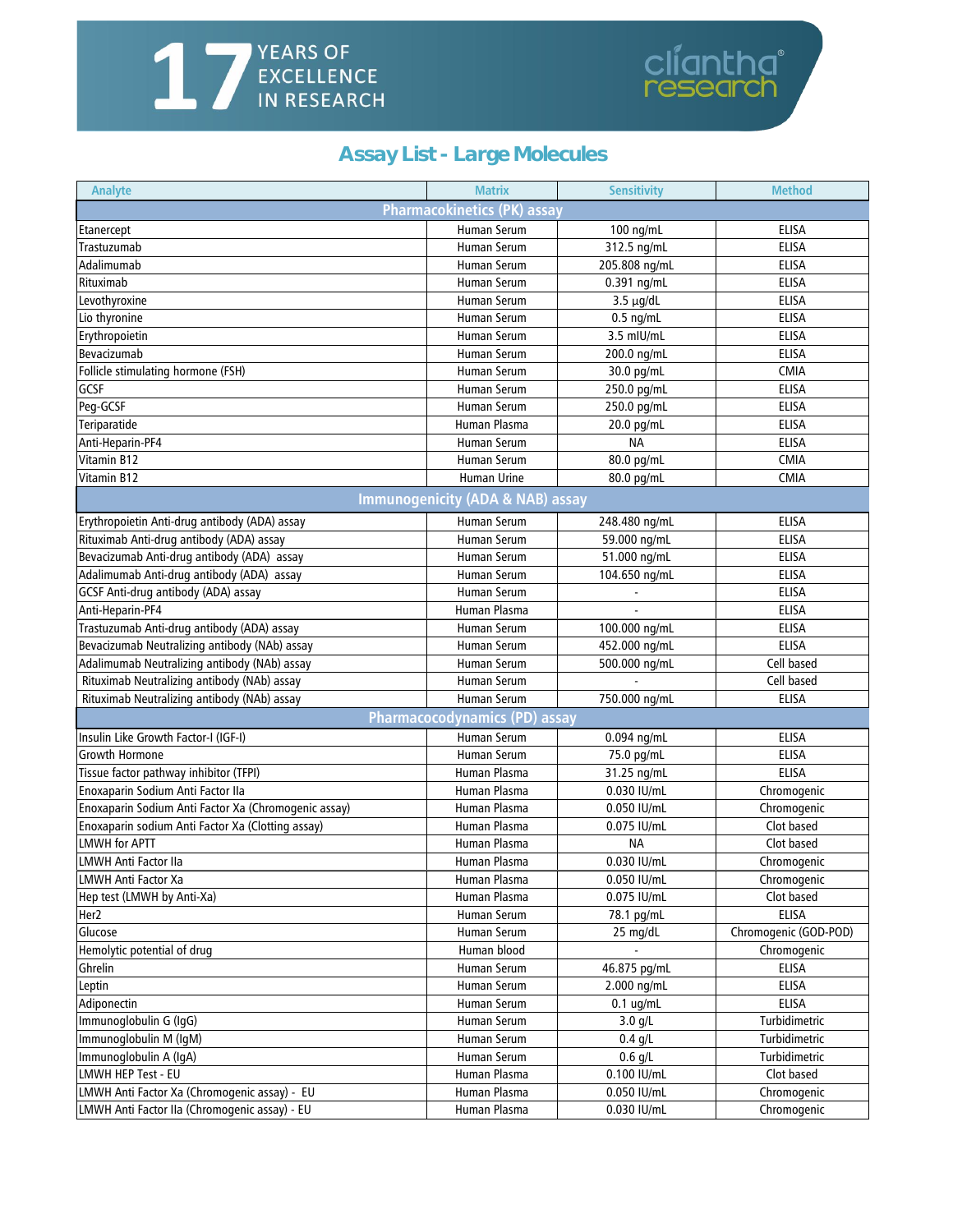| LMWH for APTT -EU                                                               | Human Plasma       | ΝA                                           | Clot based                            |  |  |  |  |  |
|---------------------------------------------------------------------------------|--------------------|----------------------------------------------|---------------------------------------|--|--|--|--|--|
| In-Vitro Protein Flocculation                                                   | Human Plasma       | <b>NA</b>                                    | Chromogenic                           |  |  |  |  |  |
| <b>Platelet Activation</b>                                                      | Whole blood        | <b>NA</b>                                    | Flow cytometry                        |  |  |  |  |  |
| In-Vitro Hemolytic Index                                                        | Whole blood        | 0.025 mg/mL                                  | Colorimetic                           |  |  |  |  |  |
| <b>Biomarkers</b>                                                               |                    |                                              |                                       |  |  |  |  |  |
| ACH(Acetylcholine)                                                              | Human Serum        | 31.25 pg/mL                                  | <b>ELISA</b>                          |  |  |  |  |  |
| DA(Dopamine)                                                                    | Human Serum        | 62.5 pg/mL                                   | <b>ELISA</b>                          |  |  |  |  |  |
| EPI(Epinephrine/Adrenaline)                                                     | Human Serum        | 62.5 pg/mL                                   | <b>ELISA</b>                          |  |  |  |  |  |
| NA/NE(Noradrenaline/Norepinephrine)                                             | Human Serum        | $0.63$ ng/mL                                 | <b>ELISA</b>                          |  |  |  |  |  |
| ST/5-HT(Serotonin/5-Hydroxytryptamine)                                          | Human Serum        | 31.25 ng/mL                                  | <b>ELISA</b>                          |  |  |  |  |  |
| Human MT (Melatonin)                                                            | Human Serum        |                                              | <b>ELISA</b>                          |  |  |  |  |  |
| MDA(Malondialdehyde)                                                            | Human Serum        | 31.25 pg/mL                                  | <b>ELISA</b>                          |  |  |  |  |  |
|                                                                                 |                    | 62.5 ng/mL                                   | <b>ELISA</b>                          |  |  |  |  |  |
| 3-NT(3-Nitrotyrosine)<br>8-epi-PGF2α(8-Epi-Prostaglandin F2 Alpha), Isoprostane | Human Serum        | 3.13 ng/mL                                   | <b>ELISA</b>                          |  |  |  |  |  |
|                                                                                 | Human Serum        | 31.25 pg/mL                                  |                                       |  |  |  |  |  |
| Human SOD1 (Superoxide Dismutase 1, Soluble)                                    | Human Serum        | 125 pg/mL                                    | <b>ELISA</b>                          |  |  |  |  |  |
| Human MCP-1(Monocyte Chemotactic Protein 1)                                     | Human Serum        | 31.25 pg/mL                                  | <b>ELISA</b>                          |  |  |  |  |  |
| Human OxLDL(Oxidized Low Density Lipoprotein)                                   | Human Serum        | 62.5 pg/mL                                   | <b>ELISA</b>                          |  |  |  |  |  |
| Catalase                                                                        | Human Serum        | 31.25 pg/mL                                  | <b>ELISA</b>                          |  |  |  |  |  |
| Adiponectin                                                                     | Human Serum        | 4.90 - 9.10 $\mu$ g/mL                       | <b>ELISA</b>                          |  |  |  |  |  |
| Klotho                                                                          | Human Serum        | 0.31 - 20.0 ng/mL                            | <b>ELISA</b>                          |  |  |  |  |  |
| Vitamin-C                                                                       | <b>Human Serum</b> | 1.56 - 100 $\mu$ g/mL                        | <b>ELISA</b>                          |  |  |  |  |  |
| 1,25-dihydroxy vitamin D3                                                       | Human Serum        | 7.81 - 500.0 pg/mL                           | <b>ELISA</b>                          |  |  |  |  |  |
| Oxytocin                                                                        | Human Serum        | 15.63 - 1000.0 pg/mL                         | <b>ELISA</b>                          |  |  |  |  |  |
| CD 19 count %                                                                   | Whole blood        | $0.0 - 95.5 %$                               | Flow cytometry                        |  |  |  |  |  |
| Absolute CD 19 count                                                            | Whole blood        | $0.0 - 63851$ cell/µL                        | Flow cytometry                        |  |  |  |  |  |
| $IL-2$                                                                          | Serum              | 0.0 - 2500 pg/ml                             | Flow cytometry                        |  |  |  |  |  |
| $IL-4$                                                                          | Serum              | 0.0 - 2500 pg/ml                             | Flow cytometry                        |  |  |  |  |  |
| IL-6                                                                            | Serum              | 0.0 - 2500 pg/ml                             | Flow cytometry                        |  |  |  |  |  |
| $IL-8$                                                                          | Serum              | 0.0 - 2500 pg/ml                             | Flow cytometry                        |  |  |  |  |  |
| $IL-10$                                                                         | Serum              | 0.0 - 2500 pg/ml                             | Flow cytometry                        |  |  |  |  |  |
| TNF-alfa                                                                        | Serum              | $0.0 - 2500$ pg/ml                           | Flow cytometry                        |  |  |  |  |  |
| INF-gmma                                                                        | Serum              | 0.0 - 2500 pg/ml                             | Flow cytometry                        |  |  |  |  |  |
| IL-1 beta                                                                       | Serum              | 0.0 - 2500 pg/ml                             | Flow cytometry                        |  |  |  |  |  |
| CD34 count                                                                      | Whole blood        |                                              | Flow cytometry                        |  |  |  |  |  |
| Cell Based In-vitro, Biomarker & NAB assays                                     |                    |                                              |                                       |  |  |  |  |  |
| Adalimumab NAb assay                                                            | Human Serum        | 500.0 ng/mL                                  | Cell based/ Fluorescence              |  |  |  |  |  |
| Cytokine release assay                                                          | PBMC               | ΝA                                           | Cell based/ Absorbance                |  |  |  |  |  |
| Rituximab NAb assay                                                             | <b>Human Serum</b> | 500.0 ng/mL                                  | Cell based/ Luminescence              |  |  |  |  |  |
| NK Cell Activity assay                                                          | Whole blood        | <b>NA</b>                                    | Cell based/ Flow cytometry            |  |  |  |  |  |
| <b>Vaccine</b>                                                                  |                    |                                              |                                       |  |  |  |  |  |
| Measles Virus IgG                                                               | Serum              | 50 - 5000 mIU/mL                             | ELISA                                 |  |  |  |  |  |
| Mumps Virus IqG                                                                 | Serum              | 1 to 150 U/mL                                | ELISA                                 |  |  |  |  |  |
| Rubella Virus IqG                                                               | Serum              | 10 - 500 IU/mL                               | ELISA                                 |  |  |  |  |  |
| Diphtheria toxoid IgG                                                           |                    | 0.01 to 1.0 IU/mL                            | ELISA                                 |  |  |  |  |  |
|                                                                                 | Serum              | 1 to 150 U/mL                                | ELISA                                 |  |  |  |  |  |
| Bordetella Pertusis IgG                                                         | Serum              |                                              |                                       |  |  |  |  |  |
| Tetanus toxoid IgG                                                              | Serum              | 0.1 to 5.0 IU/mL                             | ELISA                                 |  |  |  |  |  |
| Varicells Zoster Virus IgG                                                      | Serum<br>Serum     | 10 - 810 mIU/mL                              | <b>ELISA</b>                          |  |  |  |  |  |
| Haemophilus Influenzae Type B IgG                                               |                    | H1N1, H3N2, B/Yamagata,<br><b>B/Victoria</b> | Haemagglutination inhibition<br>assay |  |  |  |  |  |
| Anti Hepatitis B Surfase Antigen (HBs) IgG                                      | Serum              | 0 - 1000 mIU/mL                              | CMIA                                  |  |  |  |  |  |
| Anti-S Typhi Vi IgG                                                             | Serum              | 7.4 - 600 U/mL                               | ELISA                                 |  |  |  |  |  |
|                                                                                 |                    |                                              |                                       |  |  |  |  |  |

Last updated on 6th April 2022

**[Back](#page-0-0)**